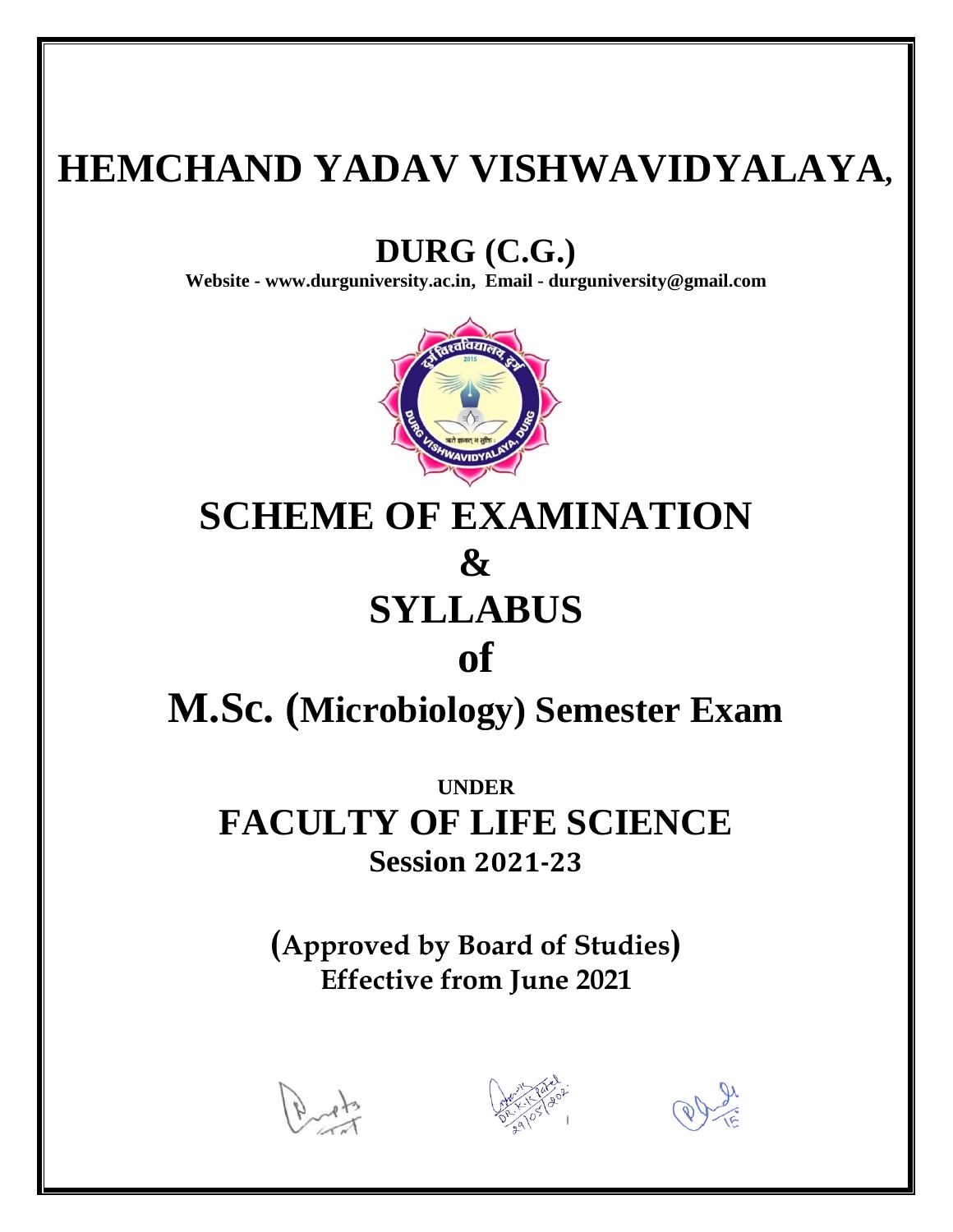|               |                     | M. SC. MICROBIOLOGY                                 |              |                |                  |
|---------------|---------------------|-----------------------------------------------------|--------------|----------------|------------------|
|               |                     | Scheme of Examination and Syllabus                  |              |                |                  |
|               |                     | July 2021 - December 2021                           |              |                |                  |
|               |                     |                                                     | <b>Marks</b> |                | Credit           |
|               | Paper No.           | Title of Paper                                      | (External)   | $(Internal)**$ |                  |
|               | $I^*$               | Cell Biology                                        | 80           | 20             | $\overline{4}$   |
| <b>FIRST</b>  | $\mathbf{I}$        | <b>Biomolecules</b>                                 | 80           | 20             | $\overline{4}$   |
| Semester      | III                 | Microbiology                                        | 80           | 20             | $\overline{4}$   |
|               | IV                  | <b>Biology of Immune System</b>                     | 80           | 20             | $\overline{4}$   |
|               | $LC-I$              | Lab Course I (Based on paper I & II)                | 80           | 20             | $\overline{2}$   |
|               | $LC-II$             | Lab Course II (Based on paper III & IV)             | 80           | 20             | $\overline{2}$   |
|               |                     | <b>Total</b>                                        |              | 600            |                  |
|               |                     | January 2022 - June 2022                            |              |                |                  |
|               | Paper No.           | Title of Paper                                      | <b>Marks</b> |                |                  |
|               |                     |                                                     | (External)   | (Internal)     |                  |
|               | I                   | Genetics and Molecular Biology                      | 80           | 20             | $\overline{4}$   |
| <b>SECOND</b> | $\rm II$            | Bioenergetics & Metabolism                          | 80           | 20             | $\overline{4}$   |
| Semester      | III                 | <b>Instrumentation and Molecular Techniques</b>     | 80           | 20             | $\overline{4}$   |
|               | IV                  | Biometry, Computer and Scientometry                 | 80           | 20             | $\overline{4}$   |
|               | $LC-I$              | Lab Course I (Based on paper I & II)                | 80           | 20             | $\overline{2}$   |
|               | $LC-II$             | Lab Course II (Based on paper III & IV)             | 80           | 20             | $\overline{2}$   |
|               |                     | <b>Total</b>                                        |              | 600            |                  |
|               |                     | July 2022 - December 2022                           |              |                |                  |
|               | Paper No.           | Title of Paper                                      | <b>Marks</b> |                |                  |
|               |                     |                                                     | (External)   | (Internal)     |                  |
|               | I                   | Microbial Physiology                                | 80           | 20             | $\overline{4}$   |
| <b>THIRD</b>  | $\overline{\rm II}$ | <b>Fermentation Technology</b>                      | 80           | 20             | $\overline{4}$   |
| Semester      | III                 | <b>Environmental Microbiology</b>                   | 80           | 20             | $\overline{4}$   |
|               | $\overline{IV}$     | <b>Medical Microbiology</b>                         | 80           | 20             | $\overline{4}$   |
|               | $LC-I$              | Lab Course I (Based on paper I & II)                | 80           | 20             | $\overline{2}$   |
|               | $LC-II$             | Lab Course II (Based on paper III $&$ IV)           | 80           | 20             | $\overline{2}$   |
|               |                     | <b>Total</b>                                        |              | 600            |                  |
|               |                     | January 2023- June 2023                             |              |                |                  |
|               | Paper No.           | Title of Paper                                      | (External)   | (Internal)     |                  |
|               | I                   | Microbial Biotechnology                             | 80           | 20             | $\overline{4}$   |
|               | $\rm II$            | Advanced Immunology, diagnostics and<br>prophylaxis | 80           | 20             | $\overline{4}$   |
|               |                     | Special Paper-A: Food Microbiology                  |              |                |                  |
| <b>FOURTH</b> | Ш                   | Special Paper-B: Microbial Ecology                  | 80           | 20             | $\overline{4}$   |
| Semester      | IV                  | Special Paper-A: Agricultural                       | 80           | 20             |                  |
|               |                     | Microbiology                                        |              |                | $\overline{4}$   |
|               |                     | <b>Special Paper-B:</b> Industrial Microbiology     |              |                |                  |
|               | $LC-I$              | Lab Course I (Based on paper I & II)                | 80           | $20\,$         | $\boldsymbol{2}$ |
|               | $LC-II$             | Lab Course II (Based on paper III $&$ IV)           | 80           | 20             | $\overline{2}$   |
|               |                     | <b>Total</b>                                        |              | 600            |                  |
|               | <b>OR</b>           |                                                     |              |                |                  |
|               |                     | Project Work***                                     |              |                |                  |
|               |                     | Dissertation                                        | 240          | 60             | 11               |
|               |                     | Seminar based on project                            | 160          | 40             | 06               |
|               |                     |                                                     |              | 20             | 03               |
|               |                     | Viva-voce                                           | 80           | 600            |                  |
|               |                     | <b>Total</b>                                        |              |                |                  |
|               |                     | <b>Grand Total</b>                                  |              | 2400           |                  |

Prop.



 $\overline{\mathcal{O}}$ **ARTIST**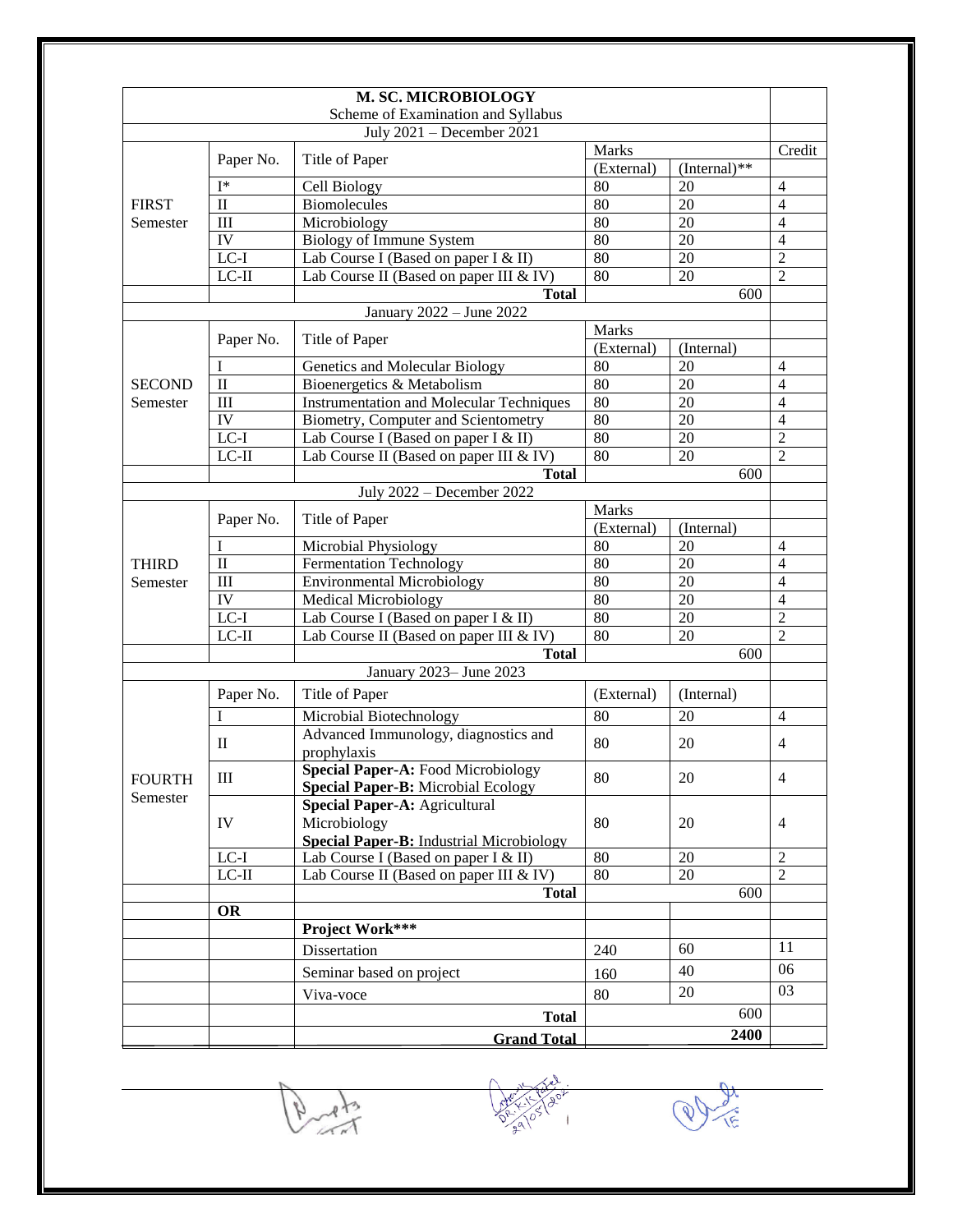\*Each theory paper will have 5 questions of equal marks. First question will be based on complete syllabus with no internal choice, whereas rest questions will be unit wise.

\*\* Each student will be evaluated continuously throughout the semester. There will be a class test based on each theory paper. The full marks will be 10 for each paper. There will be a poster/oral presentation based on each theory paper. The full marks will be 10 for each presentation. Each student will be required to submit a brief write-up (not more than 10 pages) on his/her poster/oral presentation.

\*\*\*A student of IV semester will have the choice to opt for project work in lieu of four theory papers and two lab courses provided he/she secures at least **65%** or more marks in aggregate in semester I and II. The project has to be carried out in recognized national laboratories or UGC recognized universities. No student will be allowed to carry out project work in private laboratories/ college/ institutions, excluding the colleges recognized as research centers by the RDC of Pt. Ravishankar Shukla University, Raipur. The valuation of all the projects will be carried out by an external examiner and HoD of UTD or its nominee at the UTD Centre.

| <b>Maximum Mark 100</b><br><b>Scheme for Lab Course (for each Semester)</b> |                                 |     |  |  |
|-----------------------------------------------------------------------------|---------------------------------|-----|--|--|
|                                                                             | Major Exercise based on paper 1 | 20  |  |  |
| 2                                                                           | Minor Exercise based on paper 1 | 10  |  |  |
| 3                                                                           | Major Exercise based on paper 2 | 20  |  |  |
| 4                                                                           | Minor Exercise based on paper 2 | 10  |  |  |
| 5                                                                           | Spotting/Interpretation****     | 10  |  |  |
| 6                                                                           | Viva- voce                      | 10  |  |  |
|                                                                             | Sub Total                       | 80  |  |  |
|                                                                             | Sessional (Internal)            | 20  |  |  |
|                                                                             | Total                           | 100 |  |  |

\*\*\*\*A student will be required to interpret on the displayed item/material





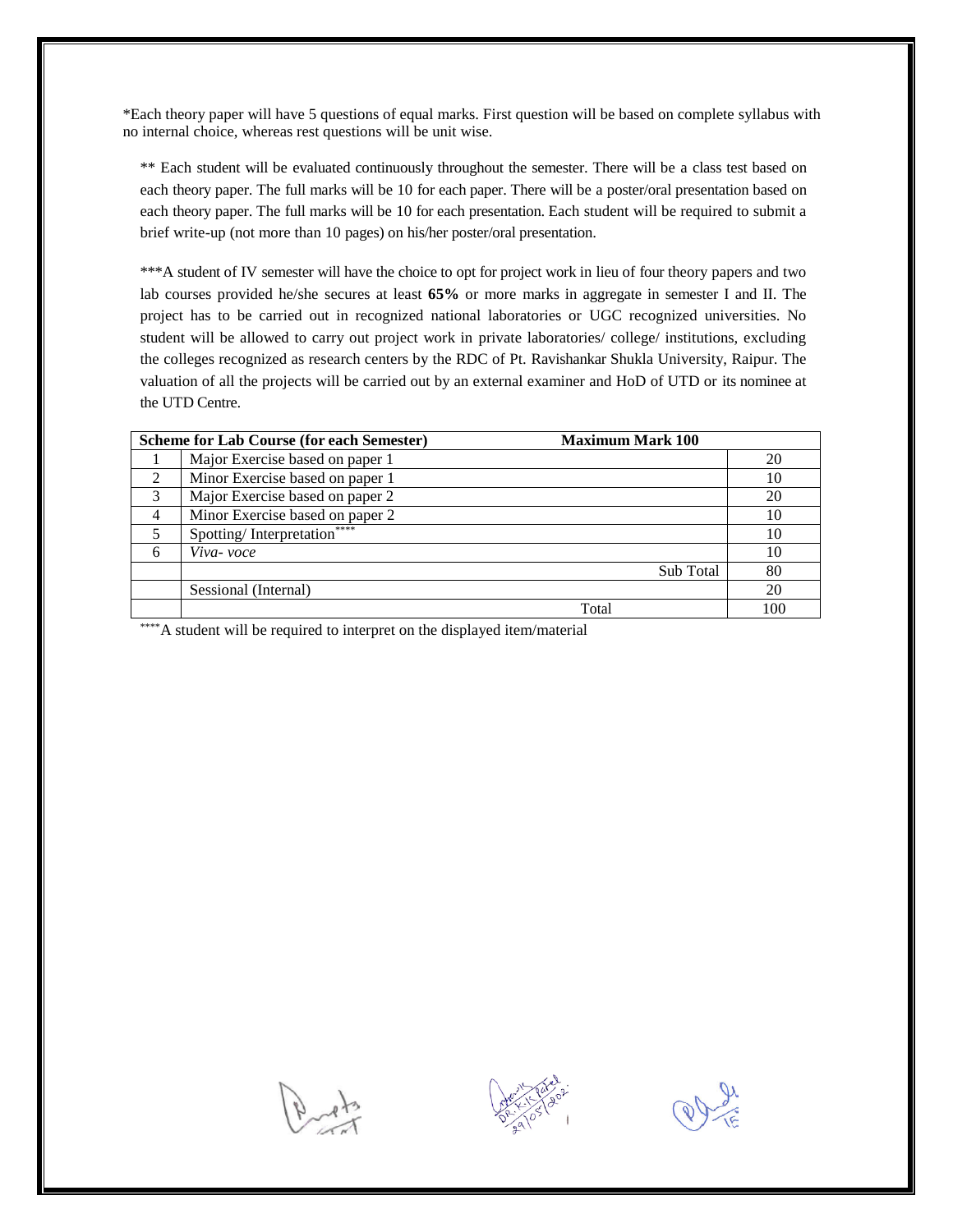# **M. Sc. Microbiology FIRST SEMESTER**

# PAPER I: CELL BIOLOGY Max. Mark 80

(There will be 5 questions of equal marks. First question will be based on complete syllabus with no internal choice, whereas rest questions will be unit wise).

# UNIT I

Molecular organization of membranes- asymmetrical organization of lipids, proteins and carbohydrates. Osmosis, ion channels, membrane pumps and electrical properties of membranes. Active transport by ATP- powered pumps: types, properties and mechanisms.

UNIT II

Transport of proteins into mitochondria, chloroplast and endoplasmic reticulum. Transport of proteins into and out of nucleus. Transport by vesicle formation: exocytosis, endocytosis and its molecular mechanism UNIT III

Cell signaling: Signaling via G-protein linked and enzyme linked cell surface receptors, MAP kinase pathways. Eukaryotic cell division cycle: different phases and molecular events, regulation and control of cell cycle. Apoptosis. Oncogenes and tumor suppressor genes: viral and cellular Oncogenes, **UNIT IV** 

Organization of chromosomes: Structure of chromosomes, centromere and telomere. States of chromosomes during cell cycle. Mitotic chromosome. Organization of genes in chromosomes Banding. Pattern of chromosomes. Lampbrush and Polytene chromosomes. Chromatin, nucleosomes, DNA packaging, heterochromatin and euchromatin.

Lab Course:

1. Study of chromosome behaviour during Mitosis and meiosis (Onion / Garlic root tips, Onion buds, human lymphocytes, rat or bird testis /grass hopper testis or any other materials).

2. Calculation of mitotic index in growing Onion / Garlic root tips

3. Squash preparation: Polytene chromosome (in chironomus / Drosophila or other insect salivary gland) and Barr body (in buccal epithelial cells).

- 4. Demonstration of secretory granules in the salivary gland cells of insect.
- 5. Demonstration of mitochondria by vital staining.
- 6. Study of permanent slides.
- 7. Estimation of DNA
- 8. Estimation of RNA
- 9. Sub-cellular fractionation and marker enzymes
- 10. Identification of biomolecules in different tissues by histochemical techniques
- 11. Preparation of mitotic plate by carmine squashing method and phase identification.
- 12. Demonstration of the nuclear matrix networks in onion cells.
- 13. Study of the effect of chemical agents on chromosomes plant cells.
- 14. Isolation of protoplast, measurement of cell density plating efficiency.
- 15. Preparation of Karyotype of metaphase plate.





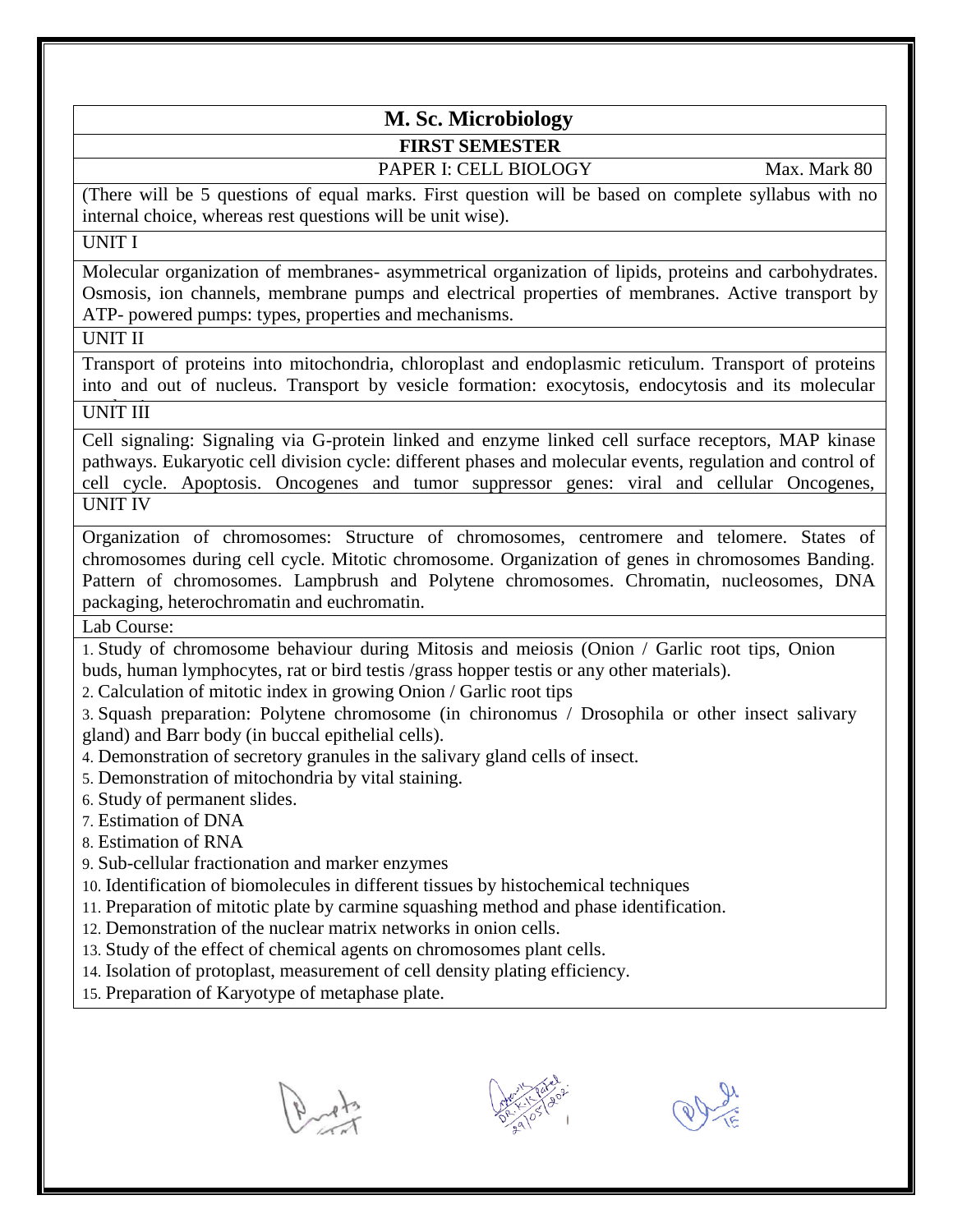- 1. H Lodish et al Molecular Cell Biology B Alberts et al. Essential Cell Biology H Lodish et al. Molecular Cell Biology
- 2. B Alberts et al.Molecular Biology of the Cell
- 3. G Karp Cell and Molecular Biology: Concepts and Experiments

# **M. Sc. Microbiology FIRST SEMESTER**

# PAPER II: BIOMOLECULES Max. Mark 80

 $\overline{a}$ (There will be 5 questions of equal marks. First question will be based on complete syllabus with no internal choice, whereas rest questions will be unit wise).

# **UNIT I**

Carbohydrates: structure, classification, properties and function; derivatives of monosaccharides, homo and hetero-polysaccharides, Peptidoglycan, glycoproteins and liposaccharide. Lipids: Classification, structure and function. Nucleic Acid: Structure of purine and pyrimidine bases, nucleoside and nucleotide; DNA- structure and conformation; RNA - Structure, types and functions.

# **UNIT II**

Amino acids: structure, classification and functions; Synthesis of peptides and protein sequencing. Proteins- properties, covalent structure; secondary, tertiary and quaternary structure of proteins, Ramchandran plot **UNIT III**

Enzyme classification, coenzymes, active site of enzyme, factors contributing to the catalytic efficiency of enzyme; enzyme kinetics- Michaelis-Menten equation, determination of Km, enzyme inhibition, allosteric enzymes, isoenzymes, ribozyme, multienzyme complexes

# **UNIT IV**

Chemistry of porphyrins: Importance of porphyrins in biology; structure of hemoglobin and chlorophyll porphyrins, structure and biological role of animal hormones, structure and biological role of water soluble and fat soluble vitamins.

- 1. Specific tests for sugars, amino acids and lipids
- 2. Formal titration of amino acids
- 3. Estimation of proteins using ninhydrin and biuret method
- 4. Estimation of sugar by anthrone and Folin-Wu method.
- 5. Saponification value and iodine number of fat.
- 6. Estimation of ascorbic acid.
- 7. Achromic point determination using salivary amylase
- 8. Effect of ions on salivary amylase activity.
- 9. Enzyme assay and kinetics (ex. Amylase, Protease)





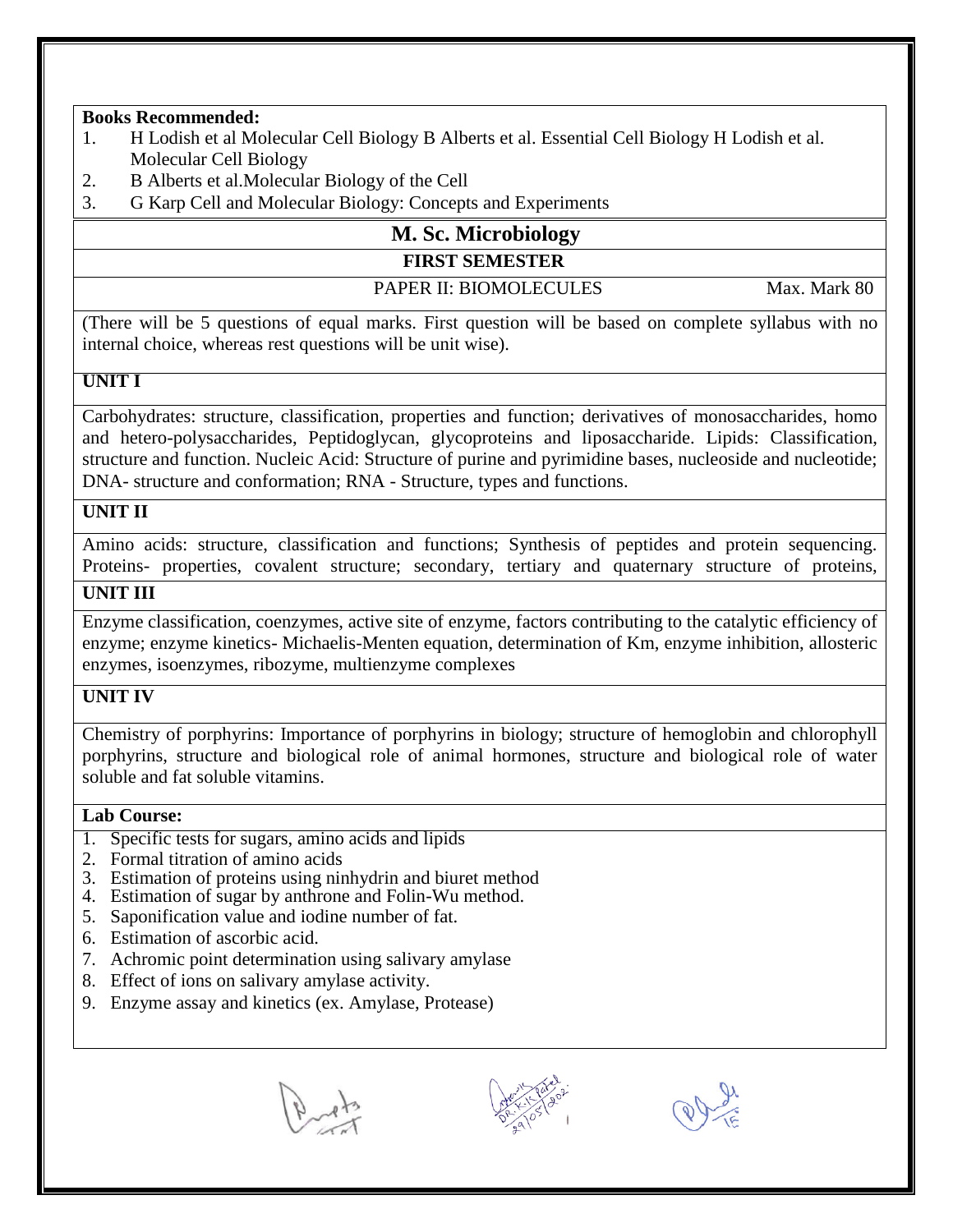- 1. Principles of Biochemistry by Nelson, Cox and Lehninger
- 2. Biochemistry by G. Zubay
- 3. Biochemistry by Stryer
- 4. Biochemistry by Garrett and Grosham
- 5. Text book of Biochemistry by West, Tood, Mason & Bruglen
- 6. Biochemistry by White, Handler & Smith
- 7. Biochemistry by D. Voet and J C Voet





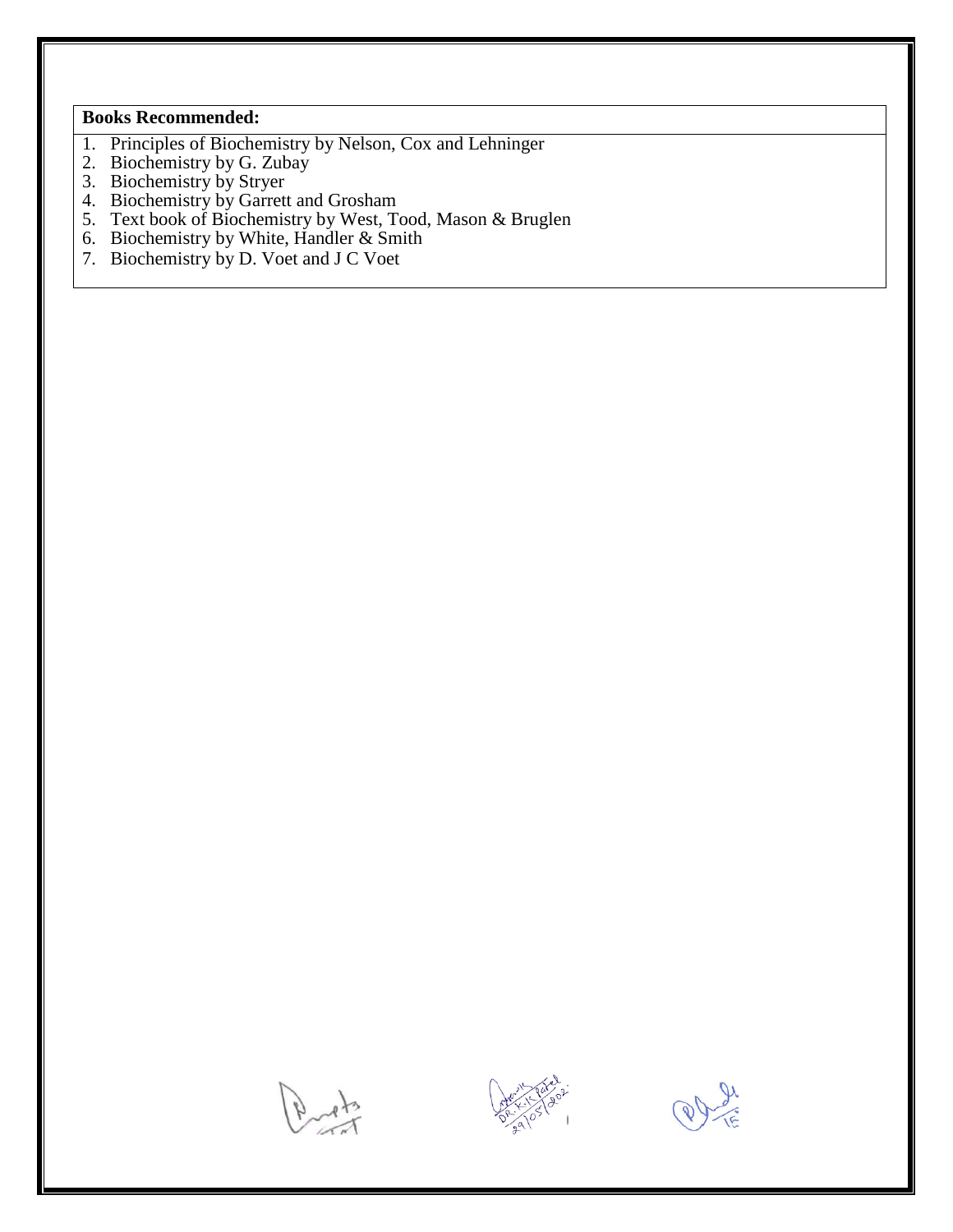# **M. Sc. Microbiology FIRST SEMESTER**

# **PAPER III: MICROBIOLOGY** Max. Mark 80

(There will be 5 questions of equal marks. First question will be based on complete syllabus with no internal choice, whereas rest questions will be unit wise).

#### **UNIT I**

General characteristics of fungi, classification of fungi, life cycle of selected fungal genus (*Aspergillus*, *Pencillium, Fusarium* and *Mucor*). Economic importance of fungi. Fungi and bioremediation, parasitism, mutualism and symbiosis with plants and animals. Heterothallism, sex hormone in fungi, Mycorrhiza, VAM. Algae: Distribution, classification, reproduction, ecology and importance.

# **UNIT II**

Morphology and ultra-structure of bacteria, morphological types, cell wall of archaebacteria, gram negative, gram positive eubacteria, eukaryotes.

Cell membranes – structure, composition and properties. Structure and function of flagella, cilia, pili, gas vesicles. Cyanobacteria, protozoa, mycoplasma and Rickettsia.

Gene transfer mechanisms, transformation, transduction, conjugation and transfection. Plasmids F: factors colicins and col factors, plasmids as a vector for gene cloning.

# **UNIT III**

Nutritional types (autotrophs, heterotrophs, phototrophs, chemotrophs), growth curves, measurement of growth, factors affecting growth, generation time, growth kinetics. Batch and continuous culture, asynchronous and synchronous culture.

Basis of microbial classification, classification and salient feature of bacteria according to Bergey's manual of determinative bacteriology, cyanobacteria, prochlorons and cyanelles.

# **UNIT IV**

Viruses: Structure and classification of viruses; morphology and ultra-structure; capsids and their arrangements, types of envelopes, viral genome, their types and structure, virus related agents (viroids, prions). General feature of virus reproductions, early events in virus multiplication, virus restriction and modification of host, virus mRNA. General overview of bacterial viruses, RNA and DNA bacteriophages  $(MS2, \phi X174, M13, T3, T4)$ . Lysogeny and Lytic phase. General account of plant and animal viruses

# $\overline{\text{Lab}}$  Course:

- 1. Glassware preparation and sterilization techniques- wet heat- dry heat- filter types- laminar flow chamber types- CDC- safety levels.
- 2. Preparation of liquid & solid media, plating, pouring, inoculation and incubation for growth of microorganism
- 3. Methods of obtaining pure culture of microorganisms (a) streak plate (b) Pour plate, and (c) spread plate methods
- 4. Microscopic examination of the microorganisms, identificationand staining methods
- 5. Micrometry and camera lucida drawings
- 6. Study of bacterial growth by turbiditimetry/spectrophotometry
- 7. Biomass measurement for fungi
- 8. Isolation and enumeration of microorganisms from soil by serial dilution agar plating method.
- 9. Enumeration of viruses by plaque assay technique.
- 10. Motility of bacteria by hanging drop technique.
	-



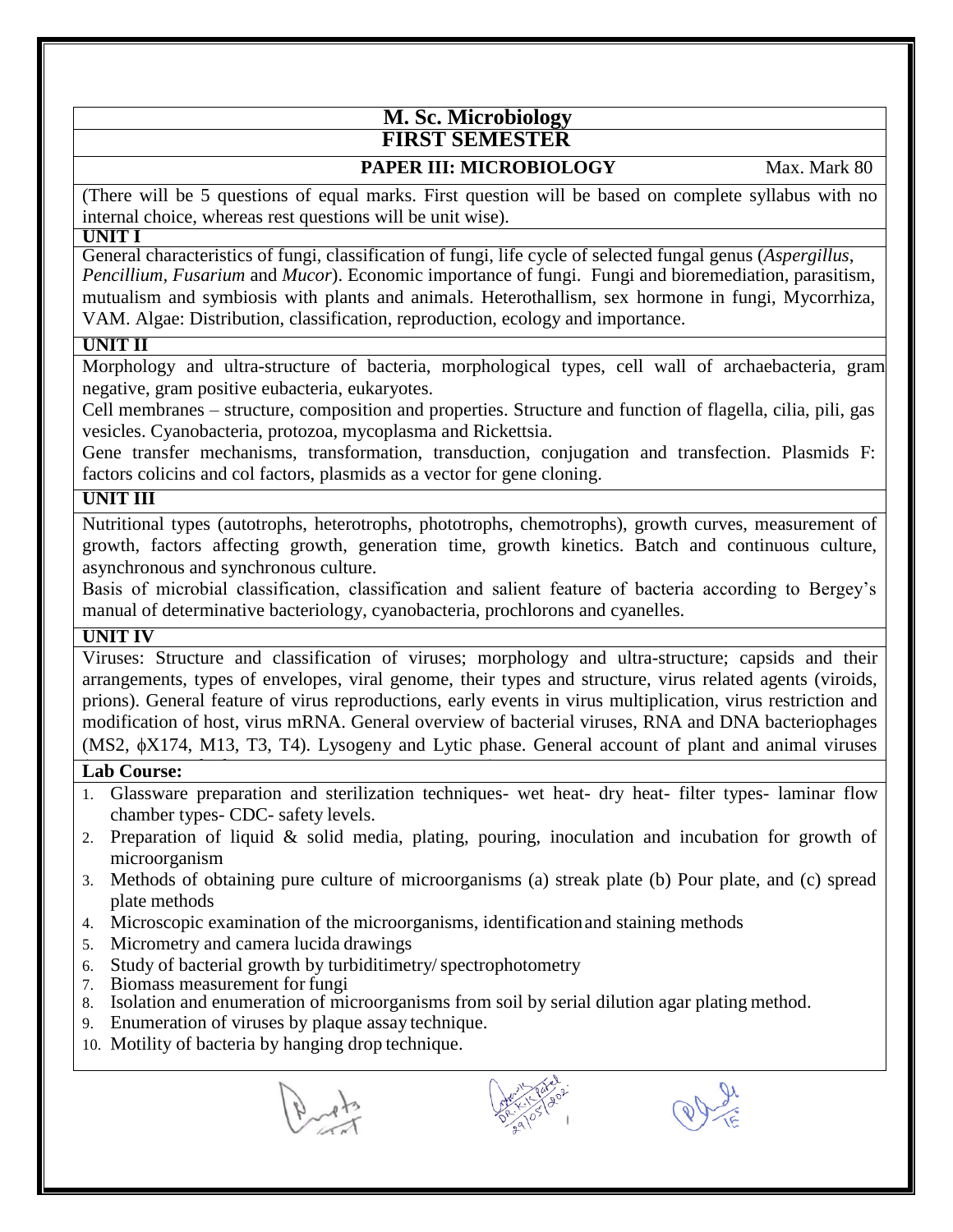- Microbiology: L.M. Prescott, J.P. Harley and D.A. Klein, McGraw HillPublication.
- General Microbiology: Stanier, Ingrahamana, Wheelis and Painter, Mac Millian Press
- Principles of Microbiology: R.M. Atlas
- Microbiology: Peleczar, Chan & Krieg
- General Virology: Luria, Darnell, Baltimore and Campell
- Introduction to Mycology: CJ Alexopoulos and CW Mims, Wiley Eastern Ltd, New Delhi

# **M. Sc. Microbiology FIRST SEMESTER**

# **PAPER IV: BIOLOGY OF IMMUNE SYSTEM** Max. Mark 80

(There will be 5 questions of equal marks. First question will be based on complete syllabus with no internal choice, whereas rest questions will be unit wise).

#### **UNIT I**

Innate immune mechanism and characteristics of adaptive immune response. Cells of immune system: Hematopoisis and differentiation, mononuclear cells and granulocytes. Antigen presenting cells. Primary and Secondary lymphoid organs and tissues. Ontogeny and phylogeny of lymphocytes. Lymphocyte traffic.

# **UNIT II**

Antigen receptor molecules: B-cell receptor complex, Immunoglobulin- structure, types and function. Tcell receptor complex. Major Histocompatibility Complex- types, structural organization, function and distribution. Transplantation and Rejection. Complements in immune function.

# **UNIT III**

Antigens: nature of antigens, factor affecting immunogenicity, Haptens and super antigens. Antigenic determinants. Recognition of antigens by T and B cell. Antigen processing. Role of MHC molecules in antigen presentation and co-stimulatory signals. Antigen and antibody interaction.

# **UNIT IV**

Cell mediated immune response. Cytokines and interleukins- structure and function. Immunity to infections. Hypersensitive reactions and their types. Immunodeficiency disorders. Autoimmunity

- 1. Identification of cells of immune system
- 2. Separation of mononuclear cells by Ficoll-Hypaque
- 3. Identification of Lymphocytes and their subsets
- 4. Lymphoid organs and their microscopic organization
- 5. Isolation and purification of Antigens
- 6. Purification of IgG from serum
- 7. Estimation of Levels of gamma globulins and A/G ratio in blood
- 8. Antigen antibody interaction





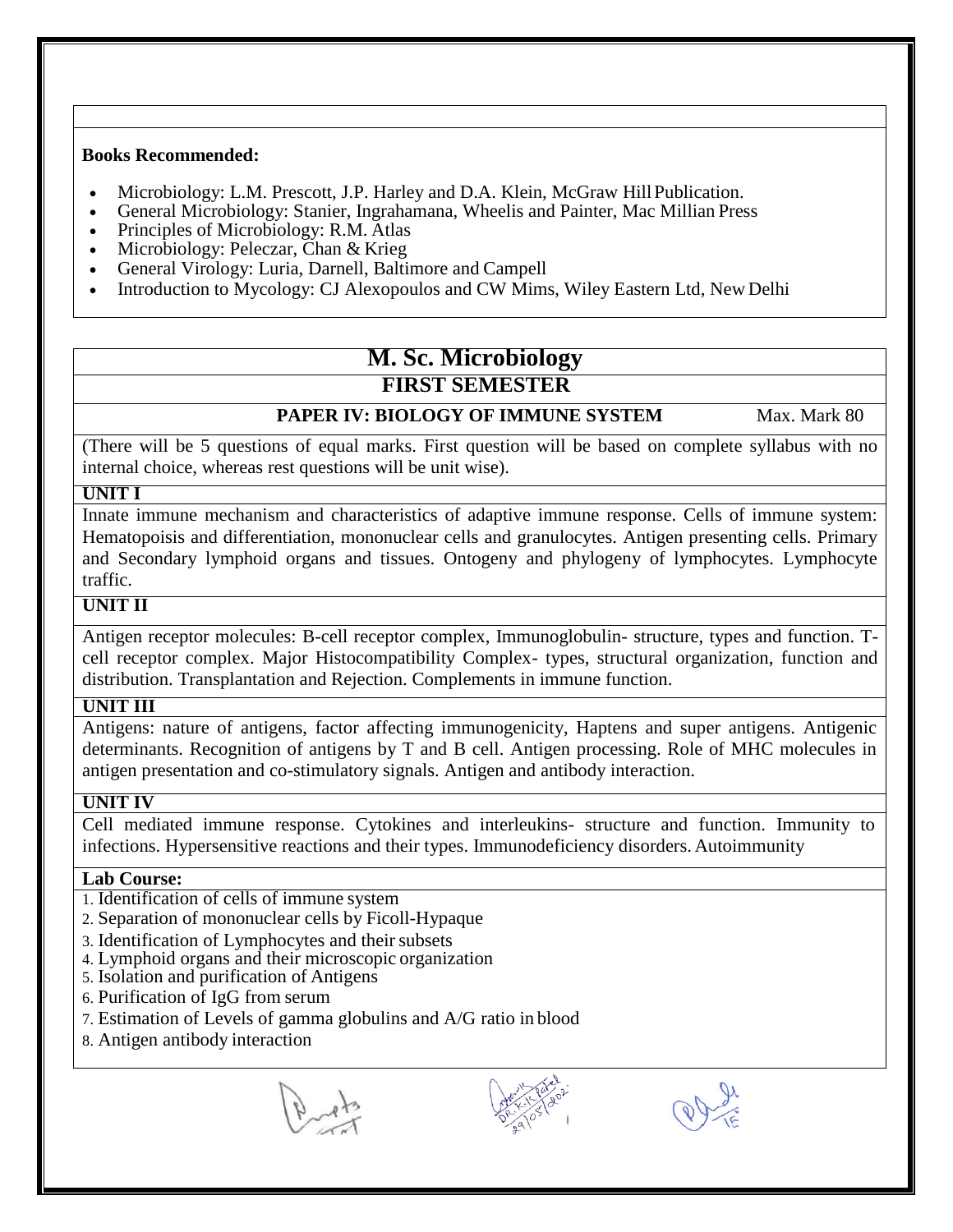- Kuby's Immunology: R.A. Goldsby, Thomas J Kindt and Barbara A.Osborne
- Immunology- A short Course: E. Benjamini, R. Coico and G. Sunshine
- Immunology: Roitt, Brostoff and Male
- Fundamentals of Immunology: William Paul
- Immunology: Tizard
- Immunology: Abbas *et al*

# **M. Sc. Microbiology**

# **SECOND SEMESTER**

# **PAPER I : GENETICS AND MOLECULAR BIOLOGY** Max. Mark 80

(There will be 5 questions of equal marks. First question will be based on complete syllabus with no internal choice, whereas rest questions will be unit wise).

# **UNIT – I:**

Mendelian principles: Dominance, segregation, independent assortment. Concept of gene : Allele, multiple alleles, pseudoallele, complementation tests

Extensions of Mendelian principles: Codominance, incomplete dominance, gene interactions.

Mutation: Types, causes and detection, mutant types – lethal, conditional, biochemical, loss of function, gain of function, germinal verses somatic mutants, insertional mutagenesis.

# **UNIT – II:**

DNA replication, repair and recombination: Mechanism of replication, enzymes involved, replication origin and replication fork, fidelity of replication, extrachromosomal replicons, DNA damage and repair mechanisms; Repair of Base-excision, Nucleotide excisions, Mismatch and Double Strand. Guardian of DNA; *p53* and *p21*. Homologous and site-specific recombination.

# **UNIT – III:**

RNA synthesis and processing: transcription factors and machinery, formation of initiation complex, transcription activator and repressor, RNA polymerases, elongation, and termination, RNA processing, capping, RNA editing, splicing, and polyadenylation, structure and function of different types of RNA, RNA transport.

# **UNIT – IV:**

Protein synthesis and processing: Ribosome, formation of initiation complex, initiation factors and their regulation, elongation and elongation factors, termination, genetic code, aminoacylation of tRNA, tRNAidentity, aminoacyl t-RNA synthetase, and translational proof-reading, translational inhibitors, Post Translational modification of proteins. Protein targeting.

- 1. Isolation, purification and estimation of RNA
- 2. Isolation, purification and estimation of DNA
- 3. Determination of Tm of nucleic acid
- 4. Fraction of poly (A) RNA
- 5. Restriction Digestion
- 6. Ligation
- 7. DNA molecular size determination





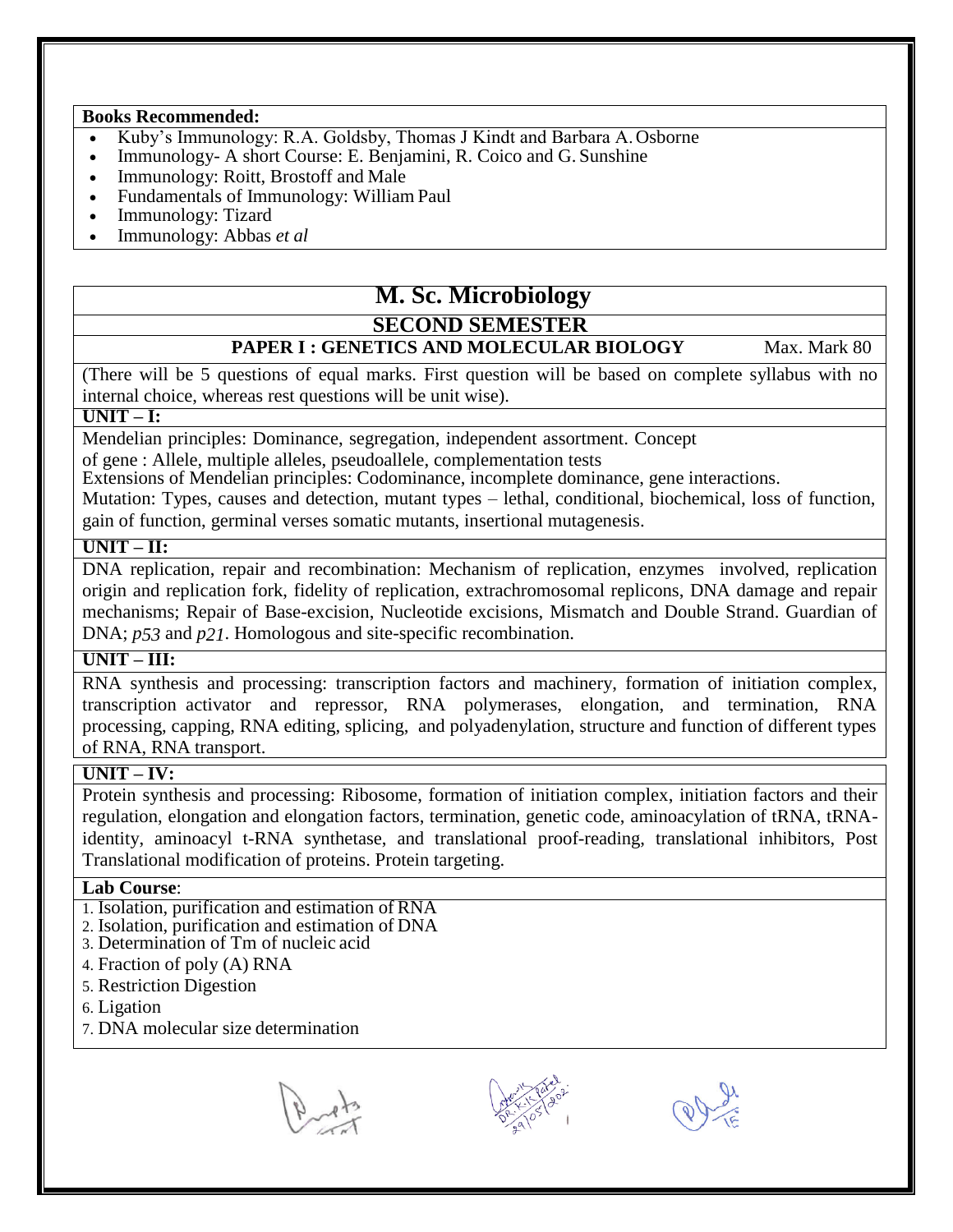- 1. H Lodish *et al.:* Molecular Cell Biology B
- 2. Alberts *et al.* : Essential Cell Biology
- 3. B Alberts *et al.*: Molecular Biology of the Cell
- 4. G Karp : Cell and Molecular Biology: Concepts and experiments JD Watson *et al.* : Molecular Biology of the Gene
- 5. J Wilson and T Hunt : Molecular Biology of the Cell: The Problems
- 6. B Lewin : Genes VIII
- 7. JE Krebs *et al*. (Ed.) : Genes X (Lewin's), Jones and Bartlett Publishers, Sudbury, Massachusetts, (2011)

# **M. Sc. Microbiology**

# **SECOND SEMESTER**

PAPER II: BIOENERGETICS AND METABOLISM Max. Mark 80

(There will be 5 questions of equal marks. First question will be based on complete syllabus with no internal choice, whereas rest questions will be unit wise).

# **UNIT I**

First and second laws of thermodynamics. Concept of free energy, High – energy compounds, ATP cycle, structural basis of free energy change during hydrolysis of ATP. Other high – energy biological compounds

#### **UNIT II**

Basic concepts of intermediary metabolism. Carbohydrate metabolism: Glycolysis, Kreb's cycle, glycogenolysis, glycogenesis, pentose phosphate pathway, gluconeogenesis, and glyoxylate pathway, inborn errors of carbohydrate metabolism. Regulation of carbohydrate metabolism.

# **UNIT III**

Electron transport and oxidation phosphorylation: electron carriers, Complexes I to IV, substrate level phosphorylation, mechanism of oxidative phosphorylation, Shuttle system for entry of electron, Biosynthesis and degradation of Lipids, Regulation of lipid metabolism.

# **UNIT IV**

Nitrogen Assimilation. Biosynthesis of amino acids. Degradation of amino acids. Regulation of amino acid metabolism. Biosynthesis and degradation of purine and pyrimidine nucleotides.

- 1. Protein estimation by Lowry, Bradford and Spectrophotometric method
- 2. Estimation blood cholesterol
- 3. Estimation of sugar by Nelson- Somogyi and Benedict's reagent
- 4. Isolation and estimation of lipid from seeds and egg.
- 5. Estimation of inorganic and total phosphorus by Fiske-Subba Rao method
- 6. Assay of phosphatases in blood and seeds
- 7. Urease estimation in plant tissues





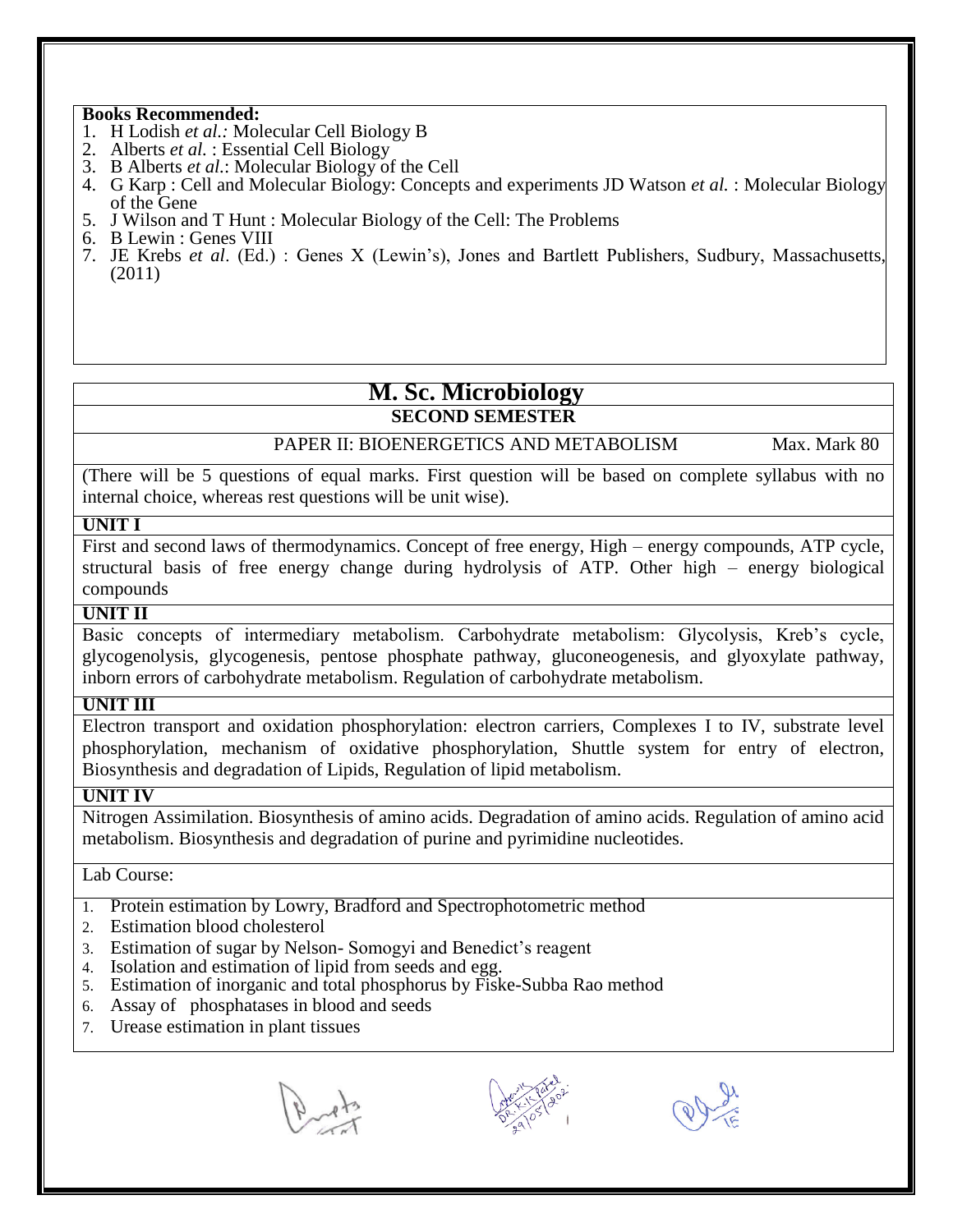- Principles of Biochemistry by Nelson, Cox and Lehninger
- Biochemistry by G. Zubay
- Biochemistry by Stryer
- Biochemistry by Garrett and Grosham
- Text book of Biochemistry by West, Tood, Mason & Bbruglen
- $\bullet$  Biochemistry by White, Handler & Smith
- Biochemistry by with clinical application
- $\bullet$  Biochemistry by D Voet and J C Voet
- Enzymes by Dixon and Webb
- Fundamentals of Enzymology by Price and Steven
- Practical Biochemistry by Plummer
- Enzyme Biotechnology by G. Tripathi
- Enzyme Reaction Mechanism by Walsh.
- Enzyme Catalysis and Regulation by Hammes





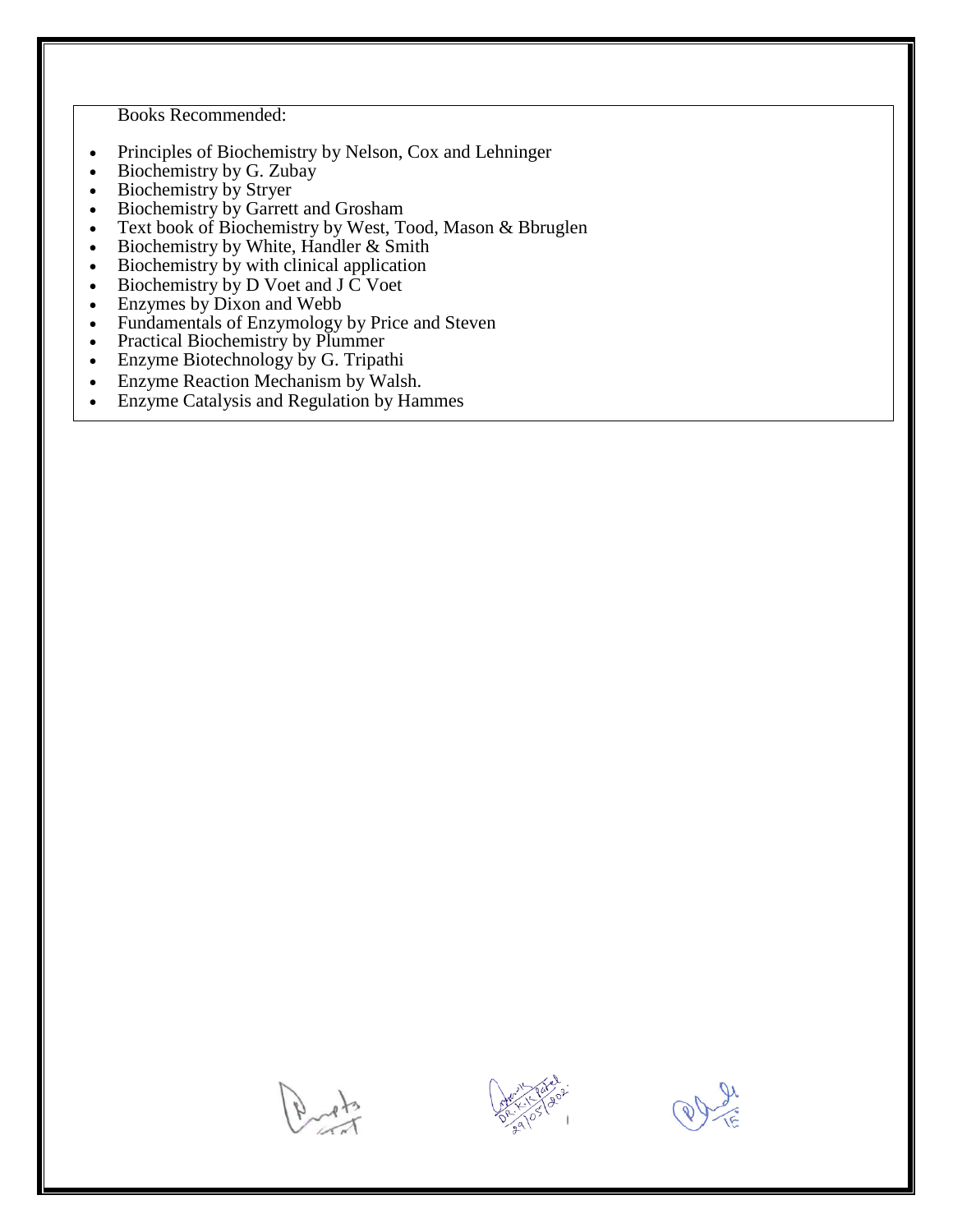# **M. Sc. Microbiology**

# **SECOND SEMESTER**

# **PAPER III: INSTRUMENTATION AND MOLECULAR TECHNIQUES** Max. Mark 80

(There will be 5 questions of equal marks. First question will be based on complete syllabus with no internal choice, whereas rest questions will be unit wise).

# **UNIT I**

Centrifugation: Principle, techniques. Preparative, analytical and ultracentrifuges, sedimentation coefficient and factors affecting sedimentation coefficient. Application of centrifugation.

Photometry: Basic principles of colorimetry, UV- visible spectrophotometry & IR- spectrophotometry. Spectro flurometry Atomic absorption spectroscopy: Principle, Instrumentation and applications Electrophoresis: Paper electrophoresis, Starch gel, agarose, PAGE-type, 2D-E.

# **UNIT II**

Microscopic techniques: light microscopy, microscopy of living cells, scanning and transmission microscopes, different fixation and staining techniques for EM, freeze-etch and freeze-fracture methods for EM, image processing methods in microscopy

Microtomy: types, principle and applications

*Lyophilization*: Principle, instrumentation and applications

# **UNIT III**

Chromatography: Paper and Thin Layer Chromatography. Gel filtration, Ion exchange chromatography and Affinity chromatography. Gas-liquid chromatography and HPLC.

Histochemical and immuno techniques: Antibody generation, detection of molecules using ELISA, RIA, western blot, immunoprecipitation, flow cytometry and immunofluorescence microscopy, detection of molecules in living cells, *In situ* localization; FISH and GISH.

#### **UNIT IV**

Molecular techniques: Isolation and purification of RNA, DNA (genomic and plasmid) and proteins, separation methods; RNA, DNA and proteins; 1-D and 2-D, isoelectric focusing gels; Molecular cloning of DNA and RNA fragments in bacterial systems; Expression of recombinant DNA; DNA sequencing. Gene expression; mRNA, cDNA using PCR and qRT-PCR. Micro array based techniques.Molecular Markers for diversity analysis: RFLP, RAPD, AFLP, VNTR, SSR, ISSR, SNP, DArT.

- Verification of Beers Law
- Determination of absorption maxima
- Quantitative determination, Enzyme kinetics
- Amino acid and carbohydrate separation by paper and TLC
- Ion exchange and gel filtration chromatography
- SDS Polyacralamide Gel Electrophoresis
- DNA electrophoresis
- Separation of sub-cellular organelles by differential centrifugation.
- Isolation of DNA and Agarose gel Electrophoresis
- Amplification of RAPD and AFLP markers.
- Isolation of RNA and Electrophoresis of RNA on denaturing gels.
- cDNA synthesis and cloning
- Isolation of Protein and SDS-PAGE
- In vitro DNA ligation, transformation of E. coli
- Characterization of transformants: DNA gel electrophoresis, Restriction map analysis.



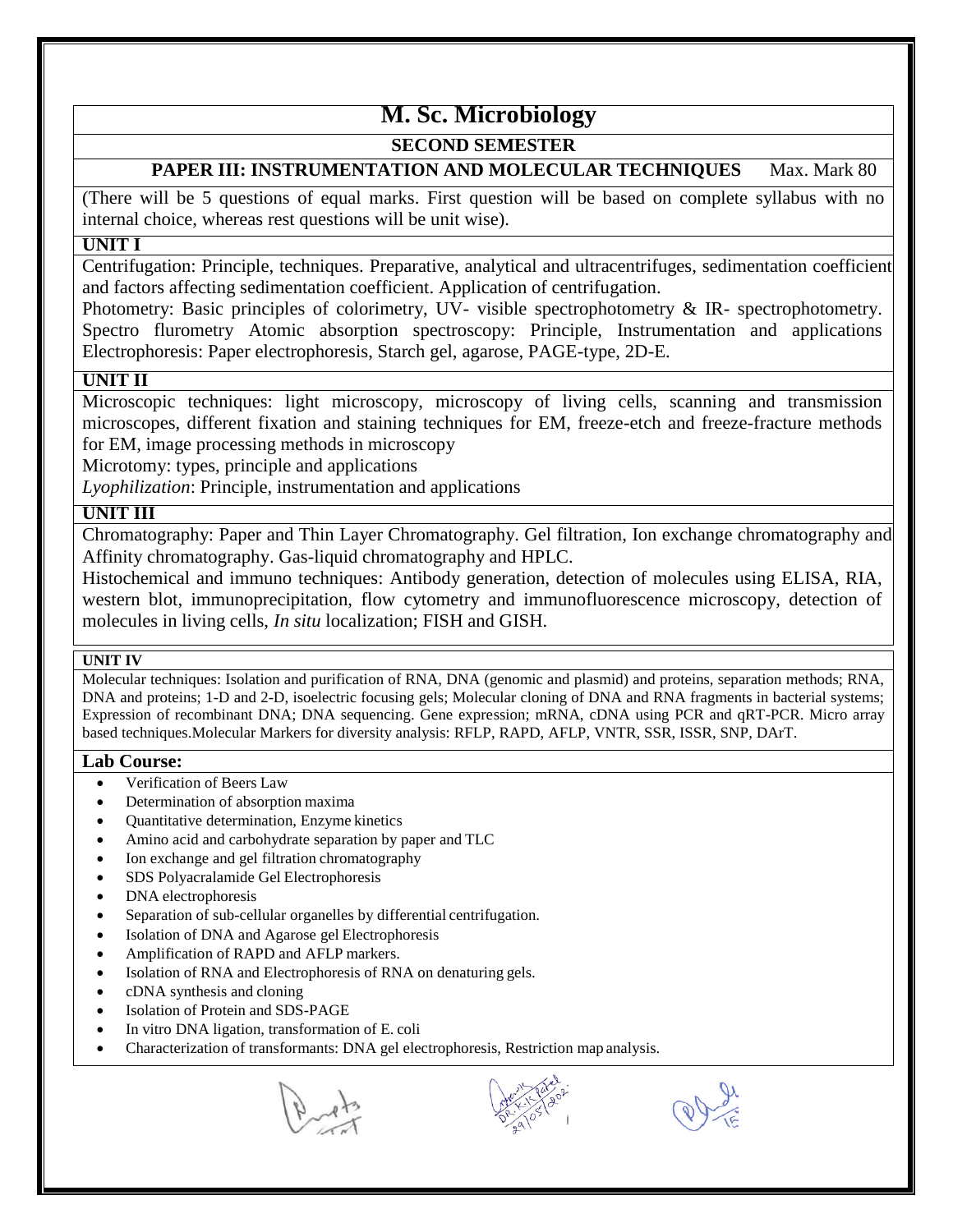| $\bullet$ | K Wilson and John Walker                                       | Practical Biochemistry: Principles & Techniques                                 |
|-----------|----------------------------------------------------------------|---------------------------------------------------------------------------------|
|           | RF Boyer                                                       | Biochemistry Laboratory: Modern Theory & Techniques                             |
|           | S Carson, H Miller and D Scott                                 | Molecular Biology Techniques: A Classroom Laboratory<br>Manual                  |
|           | TC Ford and J. M. Graham                                       | An Introduction to Centrifugation                                               |
|           | R Baserga and D Malamud                                        | Autoradiography: techniques and application                                     |
|           | T Chard                                                        | An Introduction to Radioimmunoassay and Related Techniques,<br>Volume 6         |
|           | MD Bruch                                                       | <b>NMR Spectroscopy Techniques</b>                                              |
|           | <b>BA Wallace and R William</b>                                | Modern Techniques for Circular Dichroism and Synchrotron<br>Radiation, Volume 1 |
| $\bullet$ | J Sambrook, EF Rritsch and I<br><b>Maniatis</b>                | Molecular cloning: A Laboratory Manual                                          |
| $\bullet$ | PD Dabre                                                       | <b>Introduction to Practical Molecular Biology</b>                              |
|           | JD Watson, NH Hopkins, JW Roberts,<br>JA Steitz and AM Weiner  | Molecular Biology of Gene $(4th Edition)$                                       |
| $\bullet$ | J Darnell, H Lodish and D Baltimore                            | Molecular Cell Biology (2 <sup>nd</sup> Edition)                                |
| $\bullet$ | B Alberts, D Bray, J Lewis, M Raff, K<br>Roberts and JD Watson | Molecular Biology of the Cell $(2nd Edition)$                                   |
| $\bullet$ | Benjamin Lewin                                                 | Gene VII                                                                        |
|           | JM Walker and R Rapley                                         | Molecular Biology and Biotechnology                                             |
|           | SB Primrose                                                    | Molecular Biotechnology                                                         |





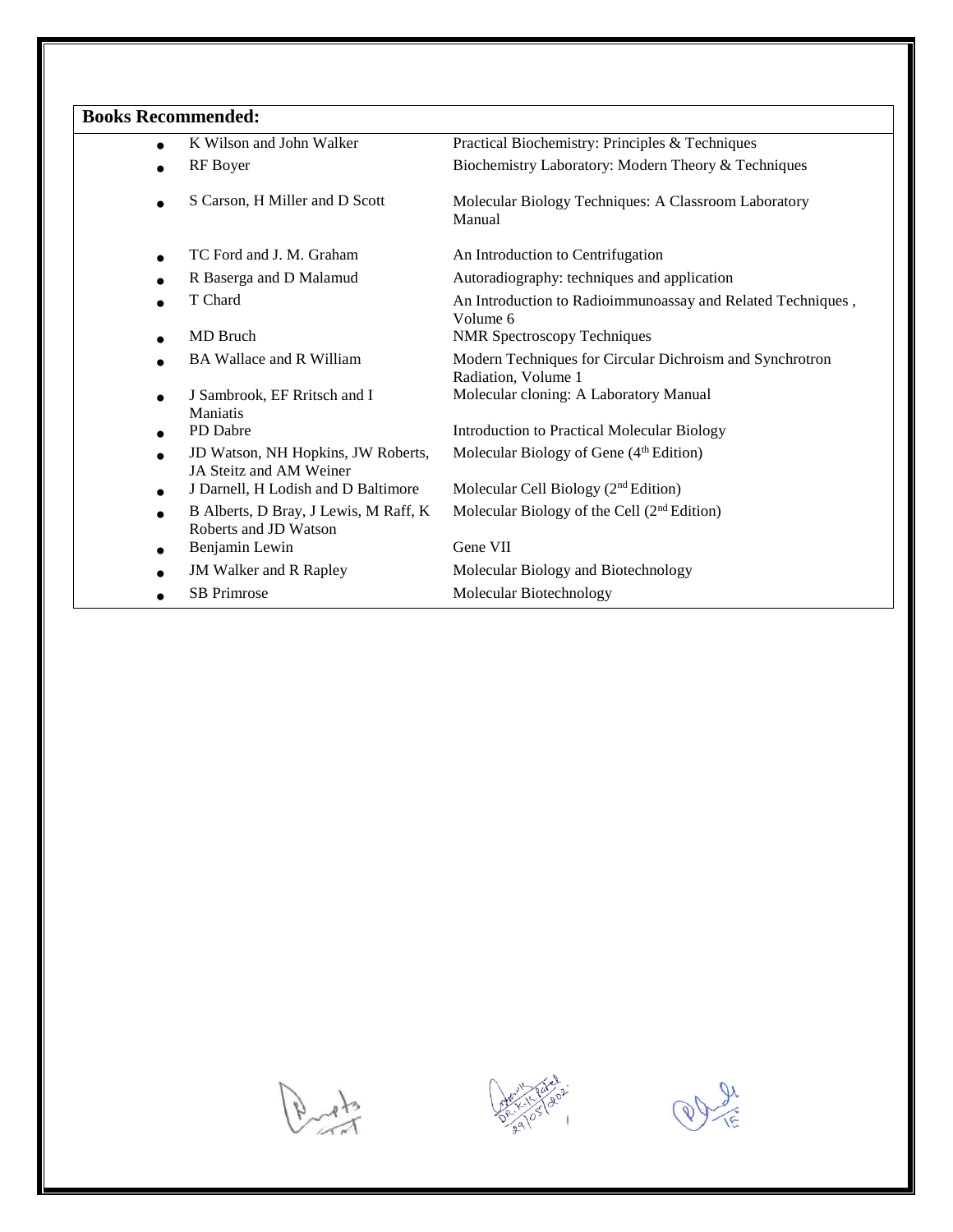# **M. Sc. Microbiology SECOND SEMESTER**

# **PAPER IV: BIOMETRY, COMPUTER AND SCIENTOMETRY** Max. Mark 80

(There will be 5 questions of equal marks. First question will be based on complete syllabus with no internal choice, whereas rest questions will be unit wise).

# **UNIT I**

Introduction to biostatistics. Types of biological data: data on different scales. Frequency distributions. Cumulative frequency distributions. Random sampling. Parameters and statistics. Measures of central tendency and dispersion: Mean, Median, Mode, Range, Variance and Standard deviation. Coefficient of variation. The effects of coding data. Data transformations: Log-transformation, Square-root transformation and Arcsine transformation. Distribution: normal and binomial.

# **UNIT II**

Statistical errors in hypothesis testing. Testing goodness of fit: Chi-square goodness of fit. Heterogeneity Chi-square. The 2 x 2 contingency table. One sample hypothesis. Two- sample hypothesis. Testing for difference between two means (*t*-test). Testing for difference between two variances (*F*-test). The paired sample *t*-test. Multiple-sample hypothesis (ANOVA): Single factor and two factors ANOVA. Simple linear regression. Regression *vs.* Correlation. Regression equation. Interpretations of regression functions. Simple linear correlation. The correlation coefficient.

# **UNIT III**

Introduction to MS-Office software: Word processing; Creating new document, Editing documents, Adding graphics to documents, Word tables. Management of Workbook & Worksheets; Applications, Features, Using formulas and functions, Features for Statistical data analysis, Generating charts/ graph. Presentation software; Working in PowerPoint, Creating new presentation, Working with slides.

# **UNIT IV**

Introduction to Internet and Applications. Basics of internet, e-mailing, Search engine – Google and Yahoo; PubMed, Scopus, Web of Science, Google Scholar, Indian Citation Index, Science Citation Index (SCI), h- index, i-10-index. Journal Impact Factor (JIF). Introduction to Plagiarism and Cyber laws.

- 1. Exercisesfor data distribution
- 2. Exercises for computation of measures of central tendency
- 3. Exercises for computation of measures of variability
- 4. Computation of correlation coefficient, r, and regression constants
- 5. Data analysis by ANOVA and multiple-range tests
- 6. Hypothesistesting by *t*-test, F-test, and Chi-square test
- 7. Graphical presentation of data using a suitable package
- 8. Statistical analysis of a data using a suitable package
- 9. Preparation of document using a suitable package
- 10. Preparation of slides using a suitable package



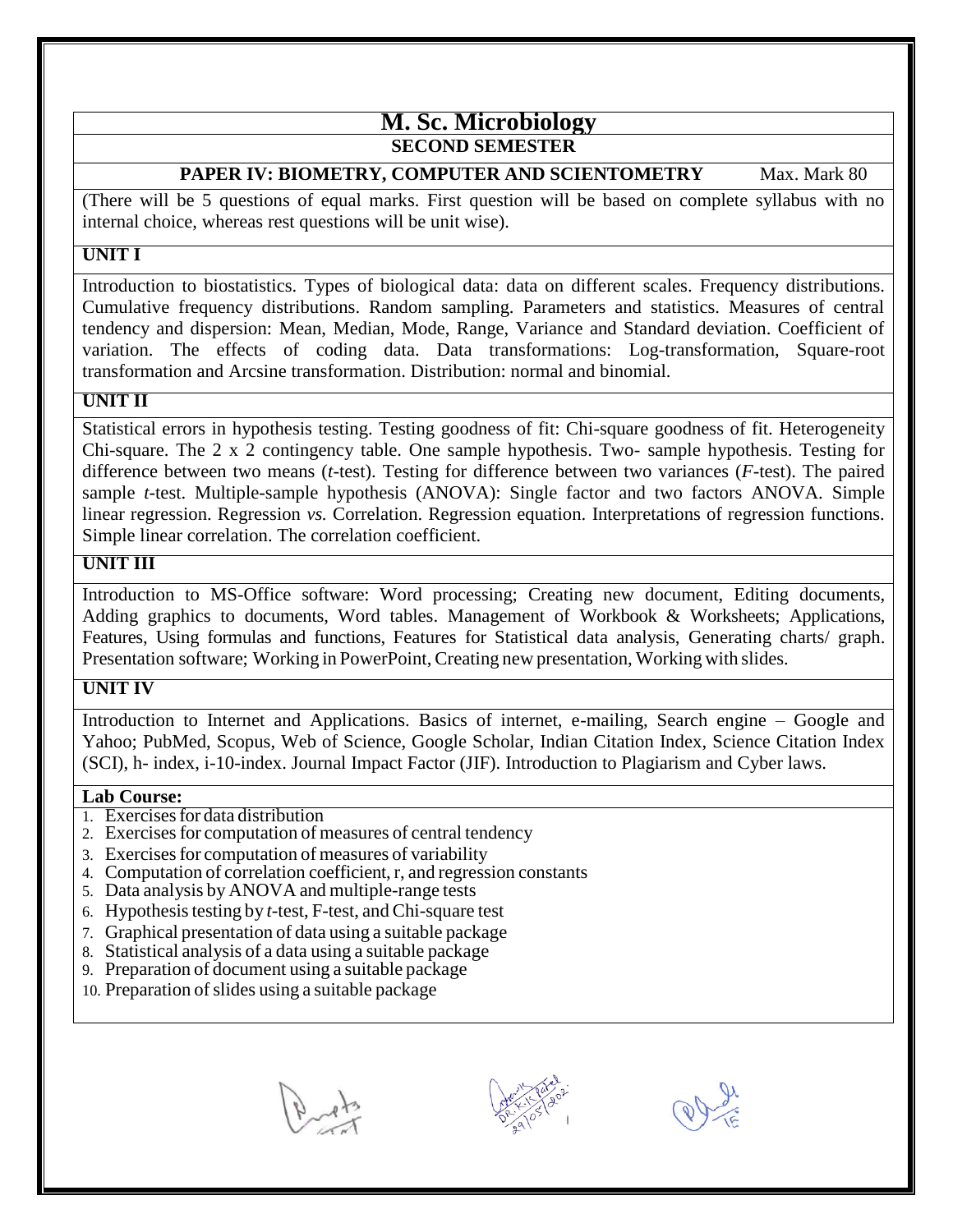| <b>Books Recommended:</b>                       |                                                                                |  |  |  |  |
|-------------------------------------------------|--------------------------------------------------------------------------------|--|--|--|--|
| Campbell RC                                     | Statistics for biologists                                                      |  |  |  |  |
| Zar JH                                          | <b>Biostatistical Analysis</b>                                                 |  |  |  |  |
| Wardlaw AC                                      | Practical Statistics for Experimental Biologists                               |  |  |  |  |
| Snedecor GW & Cochran WG<br>Statistical Methods |                                                                                |  |  |  |  |
| Sokal RR & Rohlf FJ                             | Introduction to Biostatistics Sumner M                                         |  |  |  |  |
|                                                 | Computers: Concepts & Uses                                                     |  |  |  |  |
| White R                                         | <b>How Computers Work</b>                                                      |  |  |  |  |
| Cassel P <i>et al.</i>                          | Inside Microsoft Office Professional Coleman                                   |  |  |  |  |
| P and Dyson P                                   | Mastering Internets                                                            |  |  |  |  |
| Gralla P                                        | How the Internet Works                                                         |  |  |  |  |
| Shelly GB, Vermaat ME,                          | Microsoft 2007: Introductory Concepts and Techniques                           |  |  |  |  |
| Cashman TJ                                      |                                                                                |  |  |  |  |
| Habraken J                                      | Microsoft Office 2003 All in One Microsoft                                     |  |  |  |  |
|                                                 | Office 2010 In Depth                                                           |  |  |  |  |
| Gilmore B                                       | Plagiarism: Why it happens, How to prevent it?                                 |  |  |  |  |
| Buranen L and Roy AM                            | Perspectives on Plagiarism and Intellectual Property in a Post-Modern<br>World |  |  |  |  |
| Kumar Anupa P                                   | Cyber Law                                                                      |  |  |  |  |
| Sood V                                          | Cyber Law Simplified                                                           |  |  |  |  |

# **M. Sc. Microbiology THIRD SEMESTER**

 **PAPER I: MICROBIAL PHYSIOLOGY** Max. Mark 80

(There will be 5 questions of equal marks. First question will be based on complete syllabus with no internal choice, whereas rest questions will be unit wise).

# **UNIT - I**

Aerobic metabolism of methane and methanol: Methane and methanol users, Oxidation of methane, Formaldehyde and formic acid, assimilation of C-1 compounds.

Anaerobic respiration: Sulphur compounds and nitrate as electron acceptors, electron transport in SO4 and NO3 reducers. Anaerobic metabolism of glucose, Fermentation process, modes of glucose fermentation (lactic acid, ethanol, acetic acid, butyric acid, acetone and butanol, format and propionate). Transport of nutrients across membrane.

# **UNIT - II**

Biosynthesis of peptidoglycan, teichoic acid, lipopolysaccharide, biosynthesis and degradation of essential amino acids, microbial degradation of aromatic, polycyclic and halogenated aromatic compounds. Microbial metabolism of hydrogen.

#### **UNIT - III**

Microbial photosynthesis: Historical account, structure of photosynthetic pigments i.e., chlorophylls and bacterio-chlorophylls, carotenoids, phycobilins, primary photochemistry and electron transport (light harvesting, charge-separation and electron transport in anoxygenic photosynthesis), ATP synthesis. Eubacterial photosynthetic microbes, development of photosynthetic apparatus, carbon metabolism. Cynobacterial organization of photosynthetic apparatus. Halobacterial photo-phosphorylation.





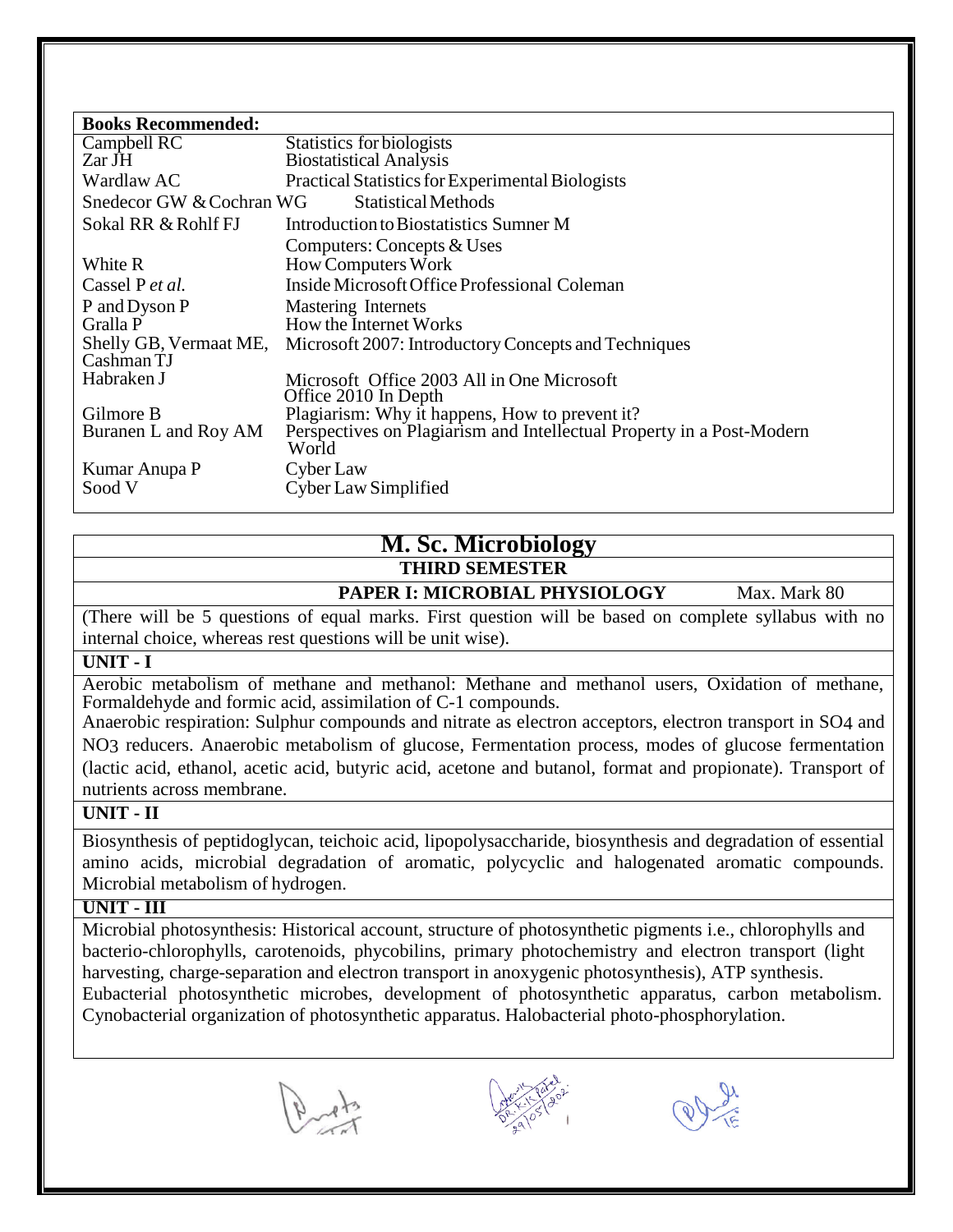| UNIT - IV                                                                                                |  |  |  |  |  |
|----------------------------------------------------------------------------------------------------------|--|--|--|--|--|
| Nitrogen metabolism: Biological nitrogen fixation, Mechanism of nitrogen fixation, ammonia assimilation, |  |  |  |  |  |
| properties and regulation of glutamine synthetase, glutamate synthetase, glutamate dehydrogenase.        |  |  |  |  |  |
| Biochemistry of methanogenesis; bio-transformation of steroid and non-steroid compounds.                 |  |  |  |  |  |
| <b>Lab Course:</b>                                                                                       |  |  |  |  |  |
| Qualitative of assay of different extra-cellular enzymes<br>$1_{-}$                                      |  |  |  |  |  |
| Quantitative assay of alkaline and acid phosphatases from microorganisms.<br>2.                          |  |  |  |  |  |
| 3. Determination of Km value of beta-fructofuranosidase from yeast                                       |  |  |  |  |  |
| 4. Antibiotic sensitivity test                                                                           |  |  |  |  |  |
| 5. Measurement of CM-cellulase by viscometric and reducing sugar method.                                 |  |  |  |  |  |
| 6. Experiment on production of enzymes and optimizing parameters for enzyme production in shake flask    |  |  |  |  |  |
| culture using Aspergillus niger, Saccharomyces cerevisiae for production of amylase, invertase           |  |  |  |  |  |
| respectively.                                                                                            |  |  |  |  |  |
| 7. Experiment on production of citric acid and optimizing parameters for citric acid production in shake |  |  |  |  |  |
| flask culture using Aspergillus niger.                                                                   |  |  |  |  |  |
| <b>Books Recommended:</b>                                                                                |  |  |  |  |  |
| 1. Brown TA (1999) Genome. John Wiley & Sons (Asia) PTE. LTD.                                            |  |  |  |  |  |
| Goeddel DV (1990) Methods in Enzymology, vol 185, Gene Expression Technology. Academic Press,<br>2.      |  |  |  |  |  |
| San Diago.                                                                                               |  |  |  |  |  |
| 3. Kaufman PB, Wu W, Kim D and Cseke LJ (1995) Molecular and Cellular Methods in Biology and             |  |  |  |  |  |
| Medicine. C. Press, Florida.                                                                             |  |  |  |  |  |
| 4. EL-Mansi E.M.T. and Bryce C.F.A. Fermentation Microbiology and Biotechnology. Taylor & Francis.       |  |  |  |  |  |
|                                                                                                          |  |  |  |  |  |

# **M. Sc. Microbiology**

# **THIRD SEMESTER**

# **PAPER-II: FERMENTATION TECHNOLOGY** Max. Mark 80

(There will be 5 questions of equal marks. First question will be based on complete syllabus with no internal choice, whereas rest questions will be unit wise).

# **UNIT - I**

General Considerations: Fermentation biotechnology – An historical perspective, metabolic pathways and metabolic control mechanisms, primary and secondary metabolites, genetic regulation and catabolite repression, Fermentation kinetics, kinetics of substrate utilization, product formation.

# **UNIT - II**

Types of bio-reactors, their design and instrumentation: Fed batch bio-reactors, continuous stirred tank bioreactors, plug flow tubular reactors; multiphase reactors, packed bed, bubble column , fluidized bed and trickle bed bio-reactors, animal and plant cell bio-reactors, non-ideal mixing, batch and continuous sterilization, immobilized bio-catalysts, sensors for medium and gases.

# **UNIT - III**

Industrial production of microbial biomass (SCP, and mushrooms), alcohol, organic acid (citric acid, gluconic acid, itaconic acid), amino acids (L- glutamic acid, L- lysine and L-aspartic acid), enzymes and antibiotics (Penicillin), microbial polysaccharides and polyesters.





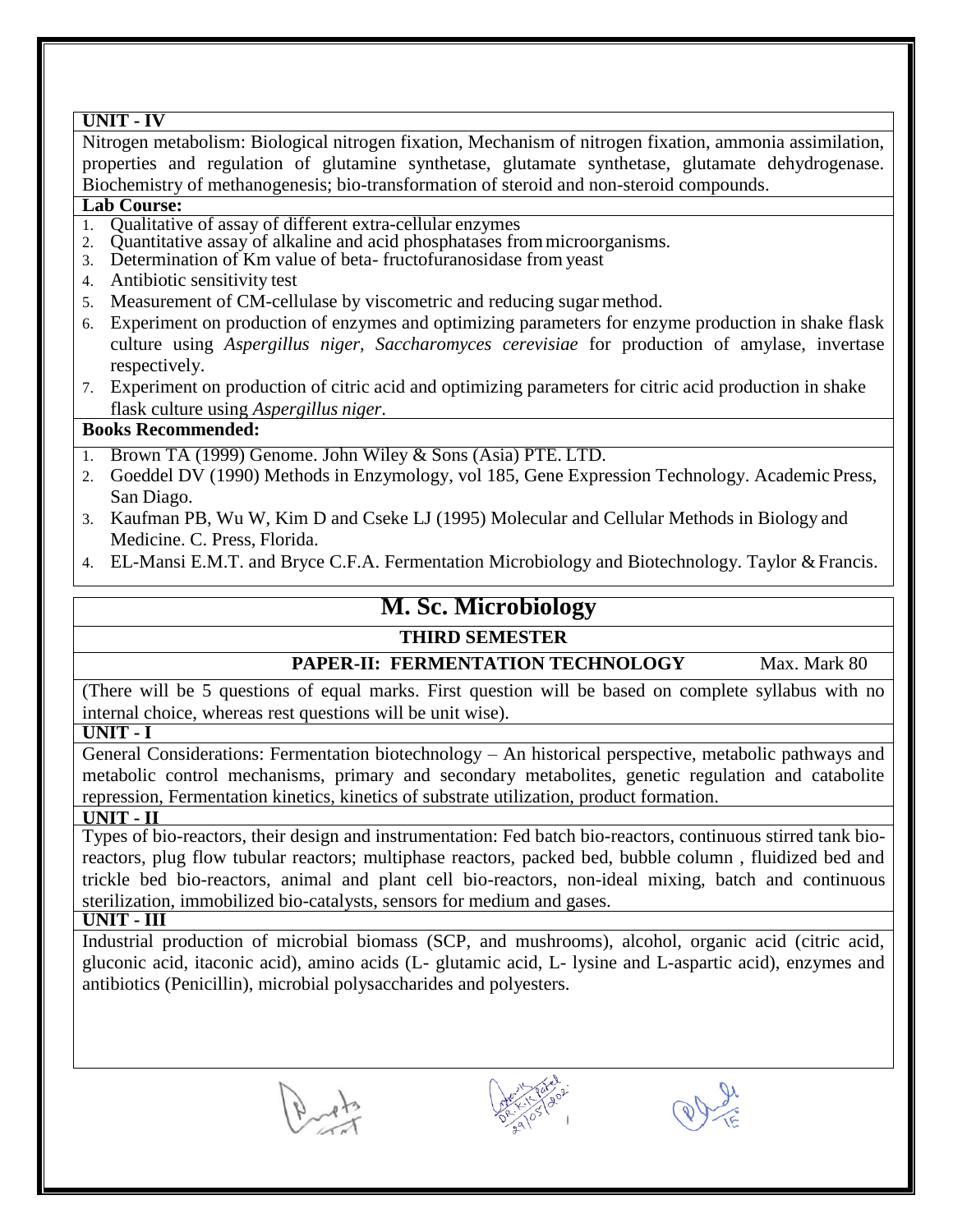#### **UNIT - IV**

Scale up, instrumentation control, Bio-sensors in bio-process monitoring and control. Downstream processing: Removal of microbial cells and solid matter, precipitation, filtration, centrifugation, disintegration of cells, extraction methods, concentration methods, purification and resolution of mixtures, drying and crystallization.

# **Lab Course:**

- 1. Experiment on production of alcohol and optimizing parameters for alcohol production in shake flask culture using *Saccharomyces cerevisiae.*
- 2. Experiment on production and optimizing parameters for SCP in shake flask culture.
- 3. Experiment on production of enzymes and optimizing parameters for enzyme production in solid-state fermentation using wheat bran and other agricultural solid waste.
- 4. Protein purification methods: affinity chromatography, ion exchange and gelfiltration.
- 5. Recovery of products from solid state cultures -Recovery of intracellular products: Celldisruption procedures by sonication,
- 6. Carbohydrate catabolism by microorganisms (oxidation and fermentation of glucose)
- 7. Fermentation of carbohydrates.

- EL-Mansi E.M.T. and Bryce C.F.A. Fermentation Microbiology and Biotechnology. Taylor & Francis.
- Alberghina Lilia. Protein Engineering in Industrial Biotechnology. Harwood Academic Publishers.
- Jogdand S. N. Gene Biotechnology. Himalaya Publishing House.
- Olguin J. Eugenia, Sanchez Gloria & Hernandez Elizabeth. Environmental Biotechnology and Cleaner Bioprocesses. Taylor & Francis.
- Prescott & Dunn's. Industrial Microbiology.  $4<sup>th</sup>$  ed. CBS publishers & Distributors.
- Bullock John and Kristiansen Bjorn. Basic Biotechnology. Academic Press.
- A.H. Patel. Industrial Microbiology





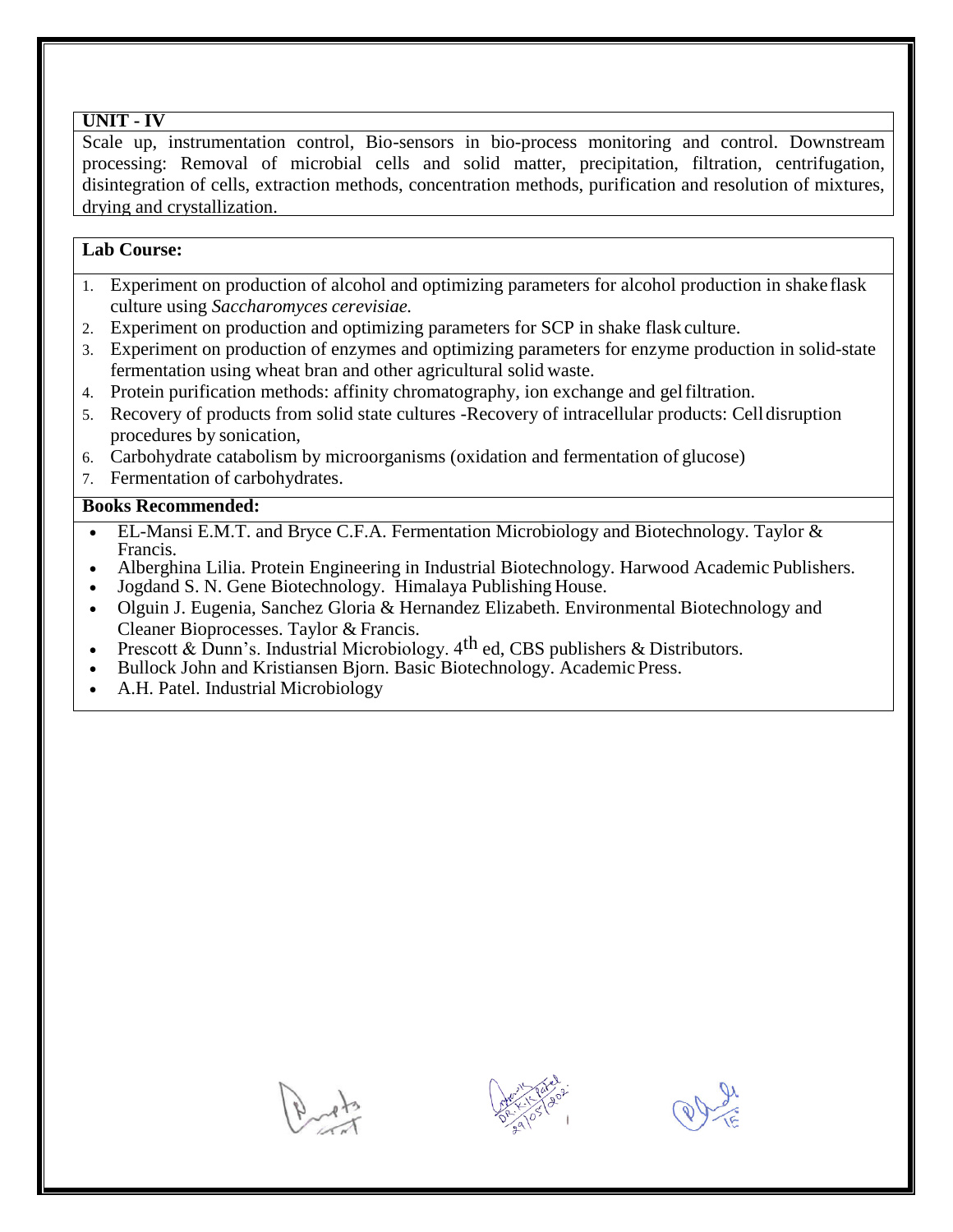# **M. Sc. Microbiology THIRD SEMESTER**

# **PAPER III: ENVIRONMENTAL MICROBIOLOGY** Max. Mark 80

(There will be 5 questions of equal marks. First question will be based on complete syllabus with no internal choice, whereas rest questions will be unit wise).

# **UNIT - I**

Distribution and ecology of microorganism: airspora- concepts and components, indoor and outdoor air spora, aeroallergens, Ecosystem- concept, components, food chains, food webs, and trophic levels. Energy transfer efficiencies between trophic levels. Environmental factors influencing the growth and survival of microorganism. Physical factors- temperature, light, osmotic pressure and hydrostatic pressure. Chemical factors- pH, O2 and CO2. Microorganisms of extreme environments: Psychrophiles, Mesophiles, thermophiles, acidophiles, alkalophiles, halophiles and specific habitats.

# **UNIT - II**

Microbiology of water: aquatic ecosystems-types- fresh water (ponds, lakes, streams) - marine (estuaries, mangroves, deep sea, hydrothermal vent, saltpans, coral reefs). Zonation of water ecosystems– upwellingeutrophication- food chain. Drinking and potable water, ecology of polluted water, microbiological treatment processes. Waste water disposal and reclamation. Brief account of major water borne diseases and their control measures.

# **UNIT – III**

Soil microbiology: Micro flora of various soil types (bacteria and nematodes): rhizosphere- phyllosphere – brief account of microbial interactions symbiosis, mutualism, commensalism, competition, amensalism, synergism, parasitism, predation, biological N2 fixing organisms, symbiotic fungi, Phosphate solubilizing organisms, Ecology of litter decomposition; extracellular enzymes (hydrolases), heterotrophic potential

#### decomposers and utilizers relationship. **UNIT -IV**

Biodegradation of Cellulose , Lignins and hydrocarbons (superbug). Composting, treatment of solid wastes. Bioaccumulation of metals. Biodeterioration: classification of Biodeterioration of materials (monuments, paints, rubbers, plastics, fuels, lubricants, metals, stone, cosmetics, toiletries). GMO and

- 1. BOD & COD estimation in water sample
- 2. Study of microbial contaminants from water and wastewater.
- 3. Study of air borne microorganisms using various methods.
- 4. Assay of anti-fungal and antibacterial properties of agro-chemicals and fungicides.
- 5. Assessment of quality of oils using saponification value, iodine number, and free fattyacid composition.
- 6. Study of thermophilic microorganisms.
- 7. Bacteriological examination of water by multiple-tube fermentation test.
- 8. Determination of coliforms to determine water purity using membrane filter method.
- 9. Lipase production test.
- 10. Isolation of Rhizobium from root nodule.
- 11. Measurement of spore size using micrometry
- 12. Isolation of microorganisms from rhizosphere and phylloplane.





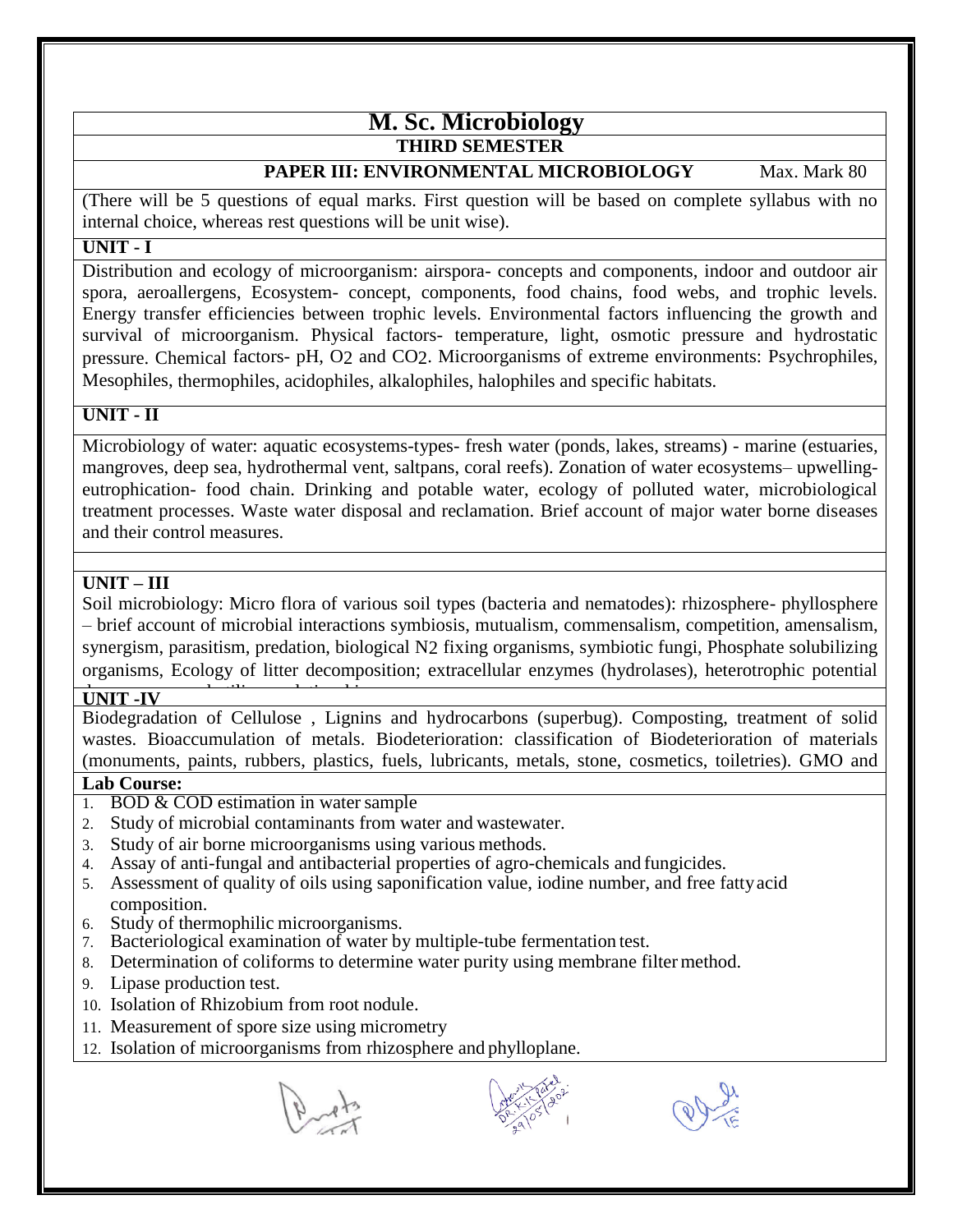- Michael, T. Madican; John. M. Mmmartinko and Jack Parker. Brock. Biology of Microorganisms.
- Microbiology of Extreme Environments edited by Clive Edwards
- Olguin J. Eugenia, Sanchez Gloria & Hernandez Elizabeth. Environmental Biotechnology and Cleaner Bioprocesses. Taylor & Francis.
- Michel. R. Introduction to Environmental Microbiology. 1999

# **M. Sc. Microbiology THIRD SEMESTER**

# **PAPER-IV: MEDICAL MICROBIOLOGY** Max. Mark 80

(There will be 5 questions of equal marks. First question will be based on complete syllabus with no internal choice, whereas rest questions will be unit wise).

# **UNIT - I**

Normal microbial flora of human body, role of resident flora, host microbe interactions. Classification of medically important microorganisms. Infection and infectious process - routes of transmission of microbes in the body. Source of infection for man; vehicles or reservoirs of infection. Mode of spread of infection. Pathogenesis: Infectivity and virulence.

# **UNIT –II**

Classification of pathogenic bacteria. *Staphylococcus, Streptococcus, Pneumococcus, Neisseria, Corynebacterium, Bacillus, Clostridium*, Non sporing Anaerobes, Organism belonging to Enterobacteriacea, vibrios, Non fermenting gram negative bacilli *Yersinia; haemophilus; Bordetelia; Brucella*; *Mycobacteria, Spirochaetes, Actinomycetes; Rikettsiae, Chlamdiae.*

# **UNIT- III**

General properties of Viruses; Viruses Host Interactions, Pox viruses, Herpes viruses, Adeno viruses; Picarno viruses; Orthomyxo viruses; Paramyxo viruses; Arboviruses, Rhabdo viruses, Hepatitis viruses; Oncogenic viruses; Human Immuno deficiency viruses.

# **UNIT- IV**

Mycology - Human mycotic infections caused by Dermatophytes, Histoplasma,

Cryptococcus, Candida, opportunistic mycoses. Mycotoxins. Description and classification of pathogenic fungi and their laboratory diagnosis.

Parasitology - Medical importance of Entamoeba, Giardia, Plasmodium, Taenia, Ascaris,

Wucherhiria. Laboratory techniques in parasitology.

# **Lab Course:**

- 1. Identification of micro flora of mouth, skin and wounds
- 2. Identification of enteric pathogens by TSIA medium
- 3. Identification of dermatophytic fungi
- 4. Identification of important human parasites
- 5. IMVIC test/other specific tests





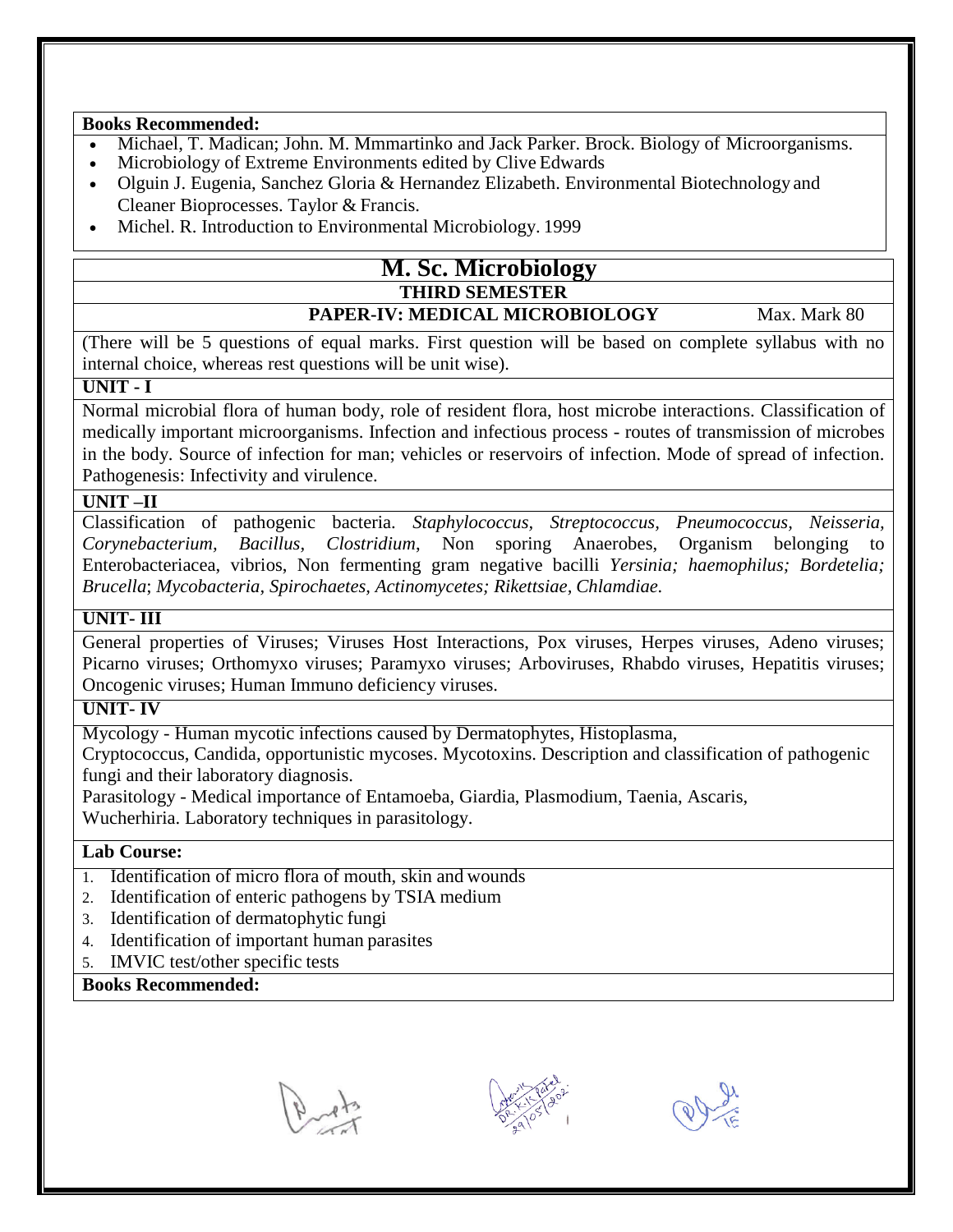- Prescott & Dunn's. Microbiology. CBS Publishers & Distributors.
- Anantnarayan R and Panikar CKJ: Text book of Microbiology, Orient Blackswan Pvt. Ltd.
- Broude AI: Medical Microbiology and Infectious Diseases, WB Saunders Co.
- Chapel and Haeney: Essentials of Clinical Immunology, Blackwell Scientific Publications
- Forbes BA, Sahm DF and Weissfeld AS: Bailey & Scott's Diagnostic Microbiology, Mosby

# **M. Sc. Microbiology FOURTH SEMESTER**

# **PAPER-I: MICROBIAL BIOTECHNOLOGY** Max. Mark 80

 (There will be 5 questions of equal marks. First question will be based on complete syllabus with no internal choice, whereas rest questions will be unit wise).

# **UNIT - I**

Techniques of Microbial technology: Scope of genetic engineering, restriction and modification enzymes, ligation and transformation, agarose and polyacrylamide gel electrophoresis, Southern, northern, western blotting, polymerase chain reaction, DNA sequencing, cloning vectors- plasmids, bacteriophages, phagemids, cosmids. YAC, BAC.

#### **UNIT - II**

Basics of Genomics, RNA interference, Cloning strategies, cDNA synthesis and cloning, mRNA enrichment, DNA primers, linkers, adaptors and their synthesis, library construction and screening; Cloning interacting genes, two and three hybrid systems, cloning differentially expressed genes, nucleic acid microarrays; Site directed mutagenesis and protein engineering, immobilization techniques.

# **UNIT - III**

Microbial screening, selection and strain improvement, bacterial enterotoxins, peptide hormone, interferons.

Biofertilizers, Biopesticides, , Enzyme in pulp and paper industry, Bioremediation.

# **UNIT - IV**

Role of national and international organization in biotechnology, cooperative efforts, government programs for biotechnology development and applications, patenting biotechnological process and products in different fields, regulation for bio-hazardous products.

- 1. Bacterial culture and antibiotic selection media. Preparation of competent cells.
- 2. Isolation of plasmid DNA.
- 3. Isolation of Lambda phage DNA.
- 4. Estimation of nucleic acids.
- 5. Agarose gel electrophoresis and restriction mapping of DNA.
- 6. Construction of restriction map of plasmid DNA.
- 7. Cloning in plasmid/phagemid vectors.
- 8. Preparation of single stranded DNA template.
- 9. Gene expression in *E. coli* and analysis of gene product
- 10. PCR
- 



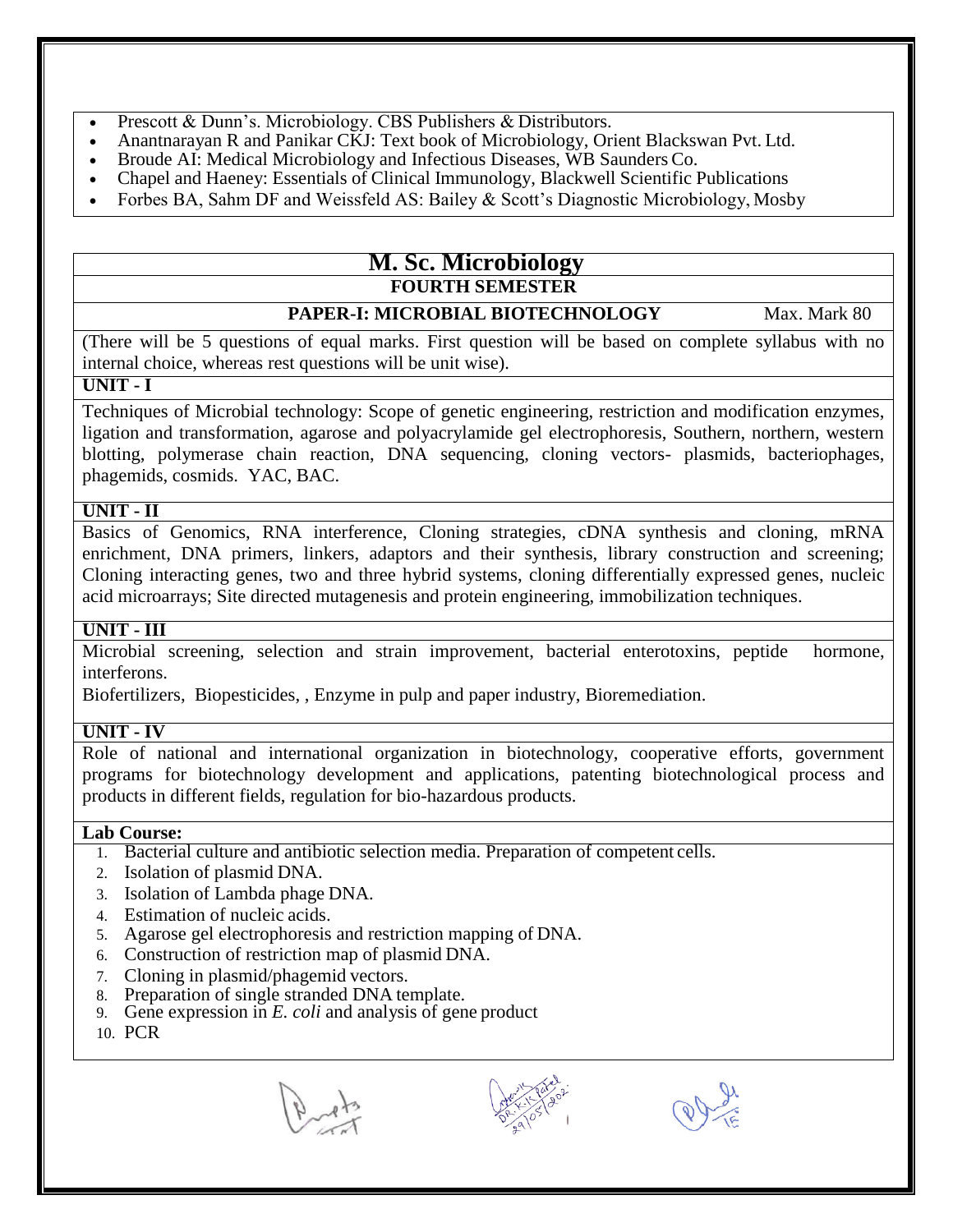- 1. Bruce A White (1997) PCR Cloning Protocols. Hanuman Press Totowa, New Jersey.
- 2. Bruce Birren, Eric D Green, Sue Klapholz, Trichard M Myers, Horald Riethman, & Jane Roskenus (1999) Genome Analysis: A Lab Manual vol.1,vol.2,vol.3, Cold Spring Harbor Lab. Press.
- 3. Daniel L Hartl, Elizabeth & Jones W (1998) Genetics: Principles and Analysis. Jones & Bartlett Publishers.
- 4. Davies JA & Rez WS (1992) Milestones in Biotechnology Classic papers on Genetic Engineering. Butterworth-Heinemann, Boston.
- 5. Glick Molecular Biotechnology.

Medicine. C. Press, Florida.

- 6. Glover DM and Hames BD (1995) DNA Cloning: A practical approach, IRL Press, Oxford.
- 7. Kaufman PB, Wu W, Kim D and Cseke LJ (1995) Molecular and Cellular Methods in Biology and





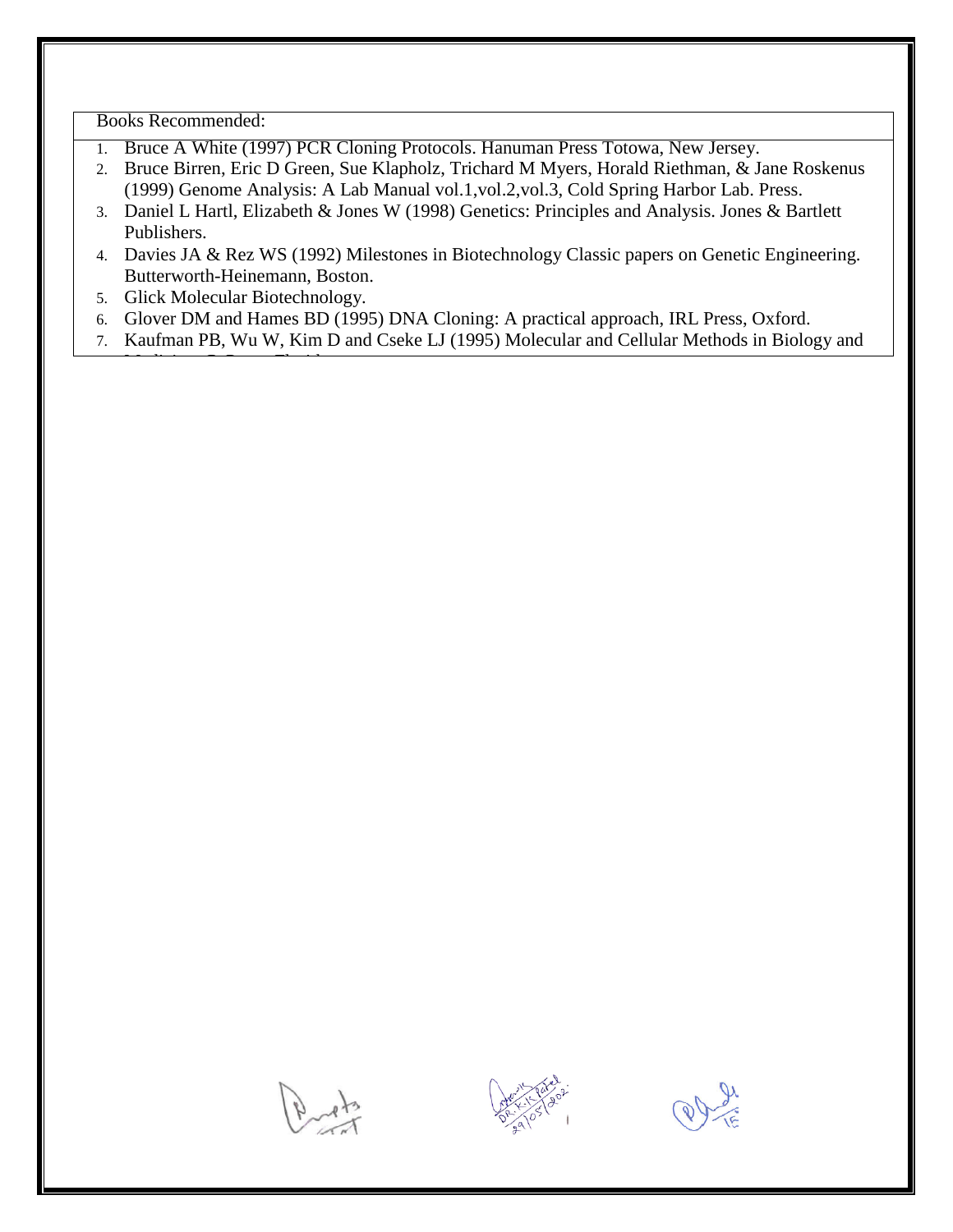# **M. Sc. Microbiology** Max. Mark 80  **FOURTH SEMESTER**

# PAPER-II: ADVANCED IMMUNOLOGY, DIAGNOSTICS AND PROPHYLAXIS

(There will be 5 questions of equal marks. First question will be based on complete syllabus with no internal choice, whereas rest questions will be unit wise).

#### **UNIT - I**

Generation of diversity in BCR and TCR. Light and heavy chain gene recombination. Recombination Signal sequences. Heavy chain constant region genes. Class switching. Membrane and secreted immunoglobulins. Organization and arrangement of T-cell receptor genes.

# **UNIT - II**

Synthesis and production of immunoglobulins. Monoclonal antibody. Designer antibody.

Regulation of immune response by antigen, antibody, immune complex, MHC and cytokines. Autoimmunity and autoimmune disorders. Immunological tolerance. Immunity to microbial and parasitic infections. Immunodeficiency diseases.

# **UNIT - III**

Principles of antimicrobial action and resistance of antibiotics. Antimicrobial susceptibility testing Antifungal and anti-cancer compounds. Nosocomial infection, common type of hospital infections and their diagnosis and control.

Immunoprophylaxis: Principles of Vaccination. Immunization practices. Vaccines against important bacterial and parasitic diseases. DNA vaccines; passive prophylactic measures. Viral vaccines and antiviral

# $\overline{\textbf{UNIT}}$  - **IV**

Diagnosis of microbial diseases - Collection, transport and preliminary processing of Clinical pathogens. Clinical, microbiological, immunological and molecular diagnosis of microbial diseases. Modern methods of microbial diagnosis.

Principles of immunodiagnostics. Antigen-antibody based immunodiagnosis and the techniques involved – Enzyme, Radio and Fluorescence Immunoassays, Immunoblotting, Flow cytometry. Effector cell assays, Cytotoxic assays. Isolation of pure antibody. Application of monoclonal antibodies in immunodiagnostics.

# **Lab Course:**

- Preparation of Parasite/ microbe Antigen and analysis by PAGE
- Immunizations and Production of Antibody
- Antigen antibody reaction by Double Diffusion, Counter Current and Immuno electrophoresis,RID and ELISA
- Western Blot Analysis
- Immunodiagnosis using commercial kits
- VDRL and RPR Test.

- Prescott and Dunn's. Microbiology. CBS Publishers & Distributors
- Anantnarayan R and Panikar CKJ: Text book of Microbiology, Orient Blackswan Pvt.Ltd.
- Broude AI: Medical Microbiology and Infectious Diseases, WB SaundersCo.
- Chapel and Haeney: Essentials of Clinical Immunology, Blackwell Scientific Publications
- Kuby's Immunology: R.A. Goldsby, Thomas J Kindt and Barbara A.Osborne
- Immunology- A short Course: E. Benjamini, R. Coico and G. Sunshine
- Immunology: Roitt, Brostoff and Male
- Forbes BA, Sahm DF and Weissfeld AS: Bailey & Scott's Diagnostic Microbiology, Mosby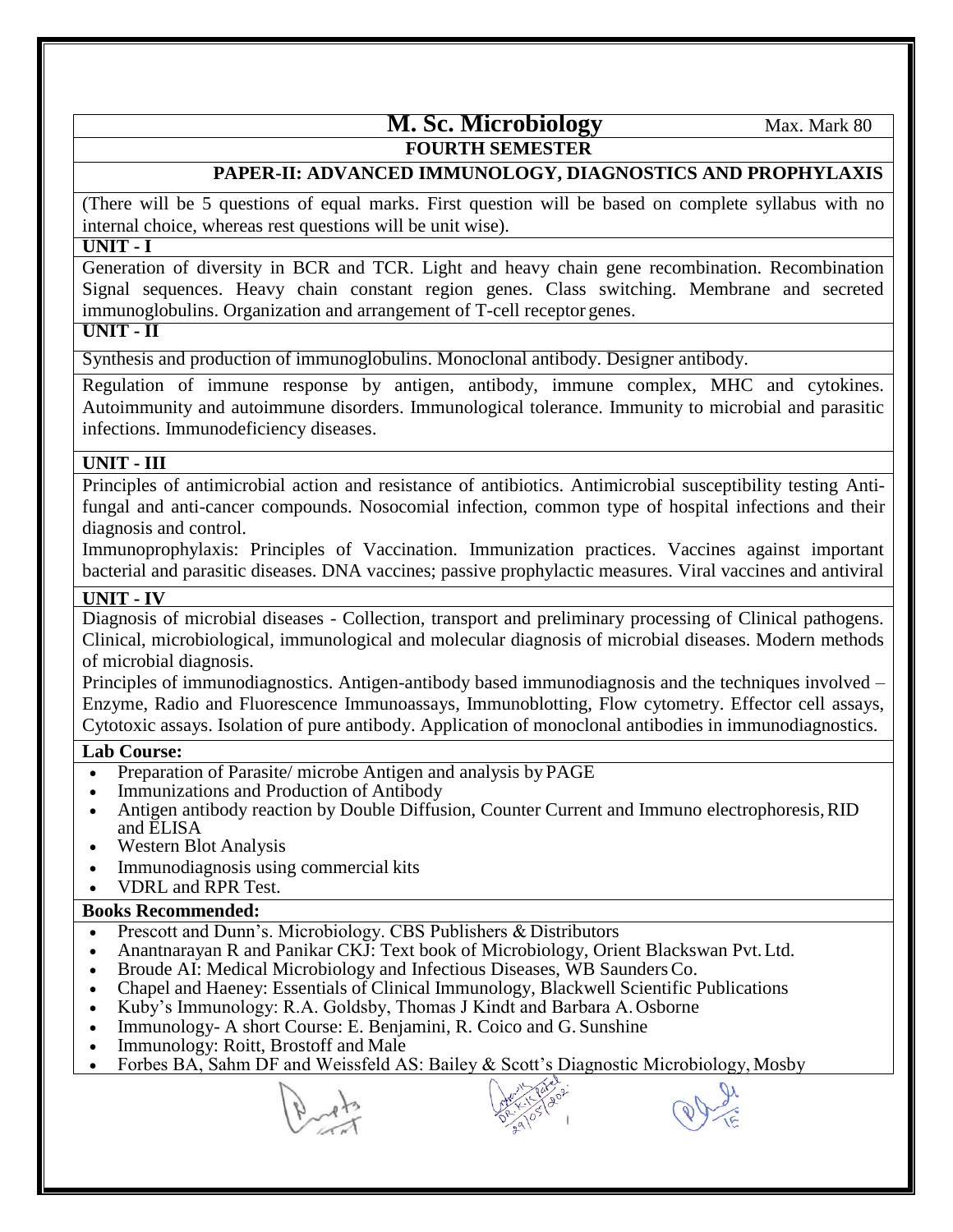# **M. Sc. Microbiology**

# **FOURTH SEMESTER**

# **Special Paper - PAPER-III** (A): **FOOD MICROBIOLOGY** Max. Mark 80

(There will be 5 questions of equal marks. First question will be based on complete syllabus with no internal choice, whereas rest questions will be unit wise).

# **UNIT- I**

Microbial flora of fresh food, grains, fruits, vegetables, milk, meat, eggs and fish. Microbiological examination of foods for their infestation by bacteria, fungi & viruses. Chemical preservatives and food additives. Factors influencing microbial growth in food- Extrinsic and intrinsic factors. Food as a substrate for micro-organism.

# **UNIT- II**

Canning, processing for heat treatment - D, Z and F values and working out treatment parameters; microbial spoilage of canned foods, detection of spoilage and characterization. Mold and mycotoxin contamination of food, aflatoxins, ochratoxins, trichothenes, zearalenone, ergot mycotoxins. Role of microorganisms in beverages– beer, wine and vinegar fermentation.

# **UNIT- III**

The roles of microorganisms in the food industry, positive and negative perspectives. Food-borne infections and intoxications: Bacteria and nonbacterial-with examples of infective and toxic types-*Brucella, Bacillus, Clostridium, Escherichia, Salmonella, Shigella, Staphylococcus, Vibrio, Yersinia*; nematodes, protozoa, algae, fungi and viruses. Food borne outbreak- laboratory testing procedures; Sources and transmission of bacteria in foods: human, animal, and environmental reservoirs; crosscontamination.

# UNIT- IV

Prevention Measures-Food sanitation in manufacture and retail trade; Plant sanitation- Employee's Health standards-waste treatment-disposal- quality control. Government Agency and Food Safety Policy: Government Branches (FDA, CDC, USDA and how they work to control food safety), HACCP, Risk Assessment.

# Lab Course:

- 1. Isolation and identification of microorganisms from fermented food, fruits, cereal grains and oil seeds.
- 2. Determination of quality of milk sample by methylene blue reductase test.

- M.R. Adams and M.O. Moss: Food Microbiology, Royal Society, Cambridge
- William, C. Frazier and Dennis C. Westhoff: Food Microbiology, Tata McGraw Hill
- Banwart GJ: Food Microbiology CBS Publishers & Distributors, New Delhi.
- Hobbs BC and Roberts D: Food Poisoning and Food Hygiene, Edward Arnold, London





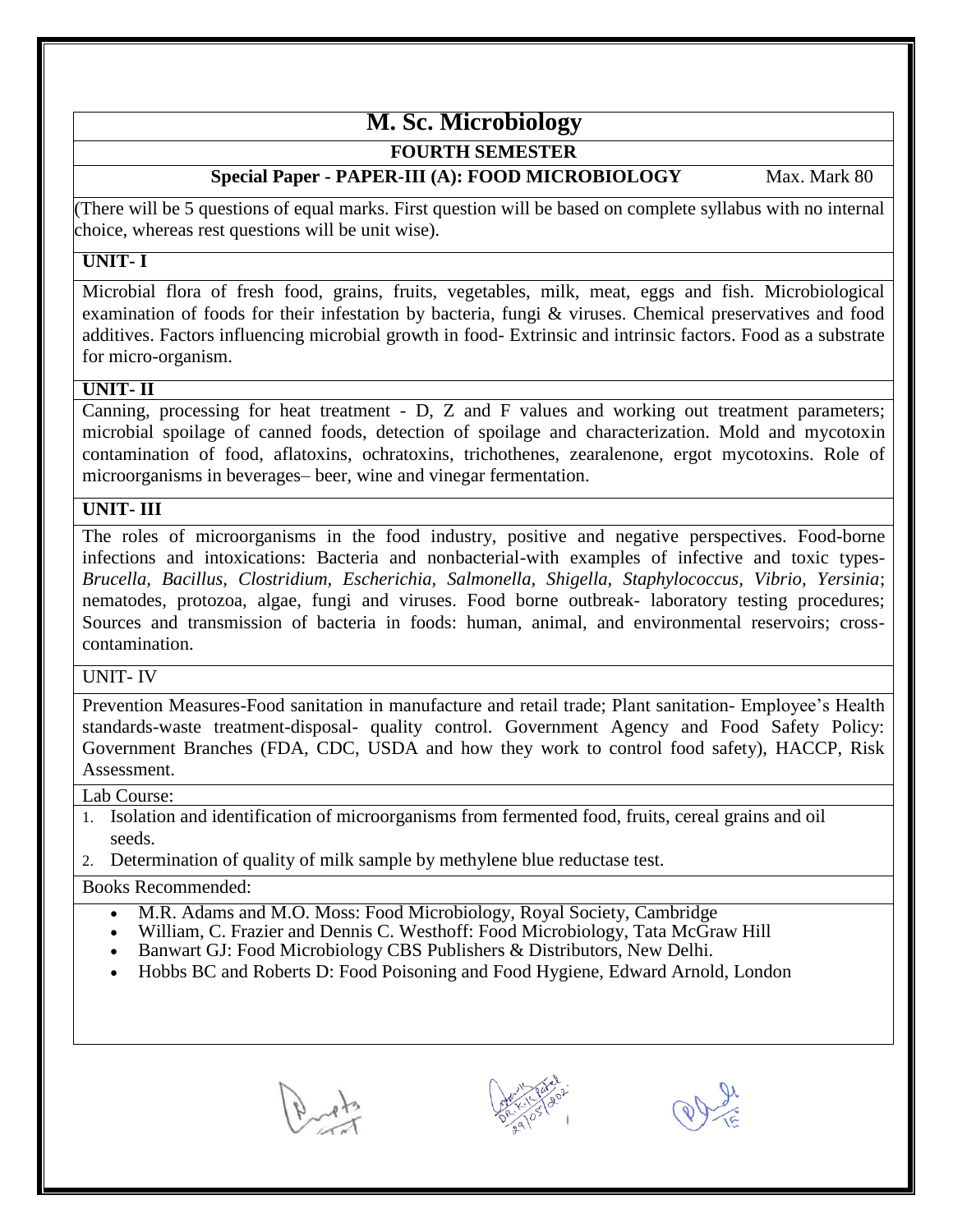# **M. Sc. Microbiology FOURTH SEMESTER**

# **Special Paper - PAPER-III (B): MICROBIAL ECOLOGY** Max. Mark 80

(There will be 5 questions of equal marks. First question will be based on complete syllabus with no internal choice, whereas rest questions will be unit wise).

# **UNIT- I**

History, significance and developments in the field of microbial ecology

Contributions of Beijerinck, Winogradsky, Kluyver, Van Niel, Martin Alexander, Selman A. Waksman, Environmental chemistry, Atmosphereic pollutants, Types of wastes, The Atmosphere, Organization of life, Ecosystems.

# **UNIT- II**

Microorganisms & their natural habitats

A. Terrestrial Environment: Soil characteristics, Soil profile, Soil formation, Soil as a natural habitat of microbes, Soil microflora

B. Aquatic Environment: Stratification & Microflora of Freshwater & Marine habitats.

Atmosphere: Stratification of the Atmosphere, Aeromicroflora, Dispersal of Microbes

D. Animal Environment: Microbes in/on human body (Microbiomics) & animal (ruminants)body.

E. Extreme Habitats: Extremophiles: Microbes thriving at high  $\&$  low temperatures, pH, high hydrostatic  $\&$ osmotic pressures, salinity, & low nutrient levels.

# **UNIT- III**

Succession of microbial communities in the decomposition of plant organic matter Biological Interactions

A. Microbe–Microbe Interactions: Mutualism, Synergism, Commensalism, Competition, Amensalism, Parasitism, Predation, Biocontrol agents

B. Microbe–Plant Interactions: Roots, Aerial Plant surfaces, Biological Nitrogen fixation (symbiotic/ nonsymbiotic - biofertilizers)

C. Microbe–Animal Interactions: Role of Microbes in Ruminants, Nematophagus fungi, Luminescent bacteria as symbiont

# **UNIT- IV**

Biogeochemical cycles an introduction

Carbon cycle: Microbial degradation of polysaccharide (cellulose, hemicellulose, lignin, chitin) Nitrogen cycle: Ammonification, nitrification, denitrification & nitrate reduction. Nitrate pollution. Phosphorous cycle: Phosphate immobilization and phosphate solubilization

Lab Course:

Analysis of soil - pH, moisture content, water holding capacity, percolation, capillary action Isolation of microbes (bacteria & fungi) from soil (28ºC & 45ºC ) Isolation of microbes (bacteria & fungi) from rhizosphere and rhizoplane.

Detection (qualitative) of the presence of enzymes (dehydrogenase, amylase, urease) in soil. Isolation of Rhizobium from root nodules of legumes

Isolation of Azotobacter/Azospirillum from soil Isolation of phosphate solubilizers from soil





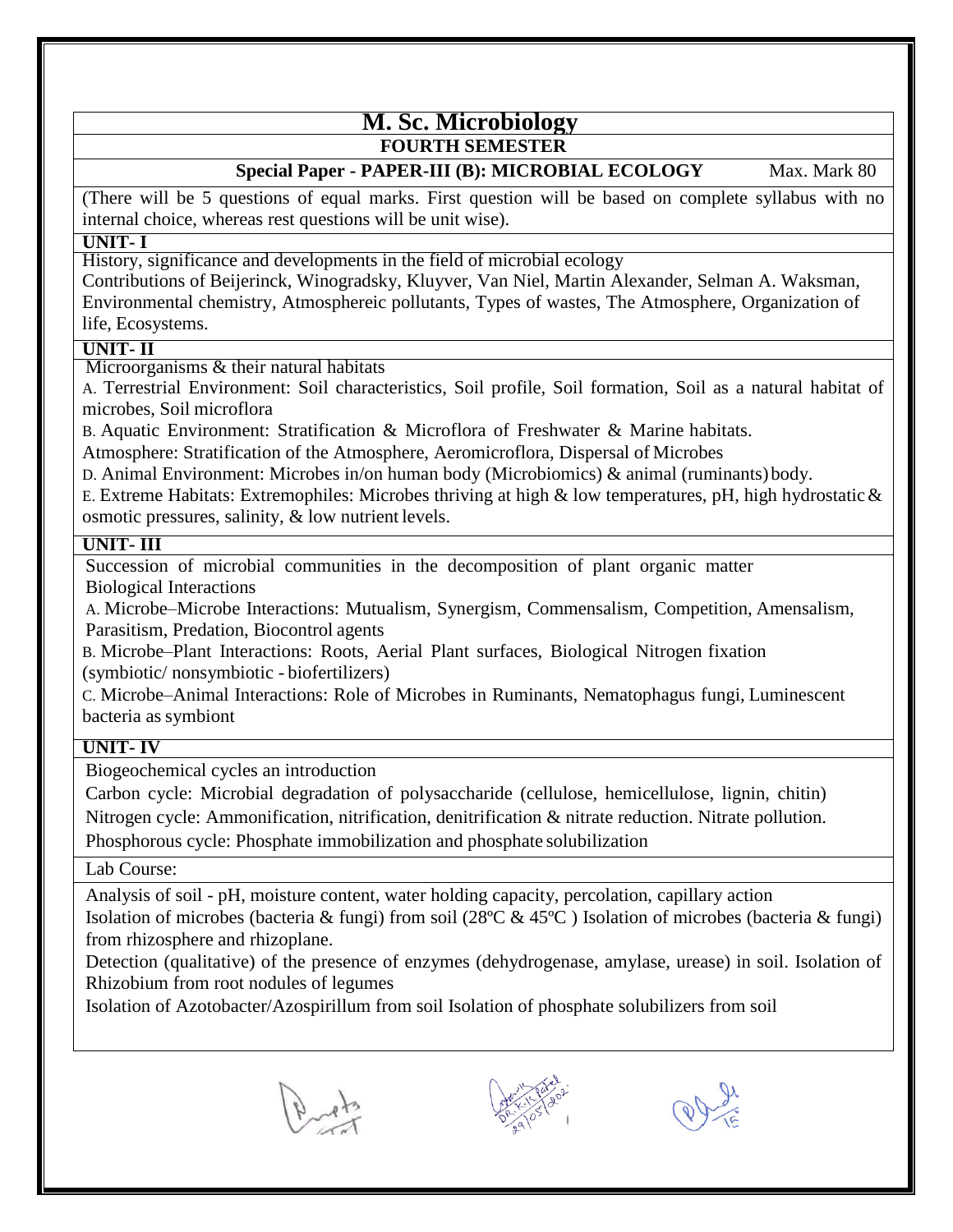Pearson/ Benjamin Cummings.

- Atlas RM and Bartha R. (2000). Microbial Ecology: Fundamentals & Applications. 4th edition. Benjamin/Cummings Science Publishing, USA.
- Atlas RM. (1989). Microbiology: Fundamentals and Applications. 2nd Edition, MacMillan Publishing Company, New York.
- Madigan MT, Martinko JM and Parker J. (2009). Brock Biology of Microorganisms. 12th edition.

# **Campbell RE. (1983). Microbiology. Blackweal Scientific Publication, Oxford, England. FOURTH SEMESTER**

# **Special Paper - PAPER-IV (A): AGRICULTURE MICROBIOLOGY** Max. Mark 80

 $E_{\text{S}} = \frac{E_{\text{S}}}{E_{\text{S}}} = \frac{E_{\text{S}}}{E_{\text{S}}} = \frac{1}{1 - 1} = \frac{E_{\text{S}}}{E_{\text{S}}}$ (There will be 5 questions of equal marks. First question will be based on complete syllabus with no internal choice, whereas rest questions will be unit wise).

# York & London. **UNIT- I**

Sturi H. (1988). Microbial Ecology: Organisms Habitativity Activities. Captainst Activities. Activities. Activities. Activities. Activities. Activities. Activities. Activities. Activities. Activities. Activities. Activitie Structure and characteristic features of the following Biofertilizer organisms: Bacteria: Azospirillum, Azotobacter, Bacillus, Pseudomonas, Rhizobium and Frankia. Cyanobacteria: Anabaena, Nostoc, Fungi: Glomus, Gigaspora, Sclerocystis, Amanita, Laccaria.

Biofertilization processes - Decomposition of organic matter and soil fertility and

vermicomposting. Mechanism of Phosphate Solubilization and phosphate Mobilization.

# **UNIT- II**

Biofertilizers – biological nitrogen fixation – Nitrogenase enzyme – symbiotic nitrogen fixation- (Rhizobium, Frankia) – non symbiotic nitrogen fixation (Azotobacter - Azospirillum), VAM- ecto- endoectendo mycorrhizae and their importance in agriculture.

# **UNIT- III**

Major Biogeochemical Cycles and the organisms: carbon – nitrogen - phosphorous and sulphur. Biopesticides: toxin from *Bacillus thuringiensis, Psuedomonas syringae.* Biological control - use of Baculovirus, protozoa and fungi.

# UNIT- IV

Microbial diseases of crop plants: symptoms, causal organisms and control.

Fungal diseases (Late blight of potato, Tikka disease of groundnut, red rot of sugarcane).

Bacterial diseases (bacterial blight of rice, citrus canker, Tundu disease of wheat) and

Viral diseases (Tobacco mosaic, leaf curl of papaya, yellow vein mosaic of bhindi).

# Lab Course:

- 1. Isolation and enumeration of bacteria from different soil type.
- 2. Isolation and enumeration of fungi from different soil type
- 3. Preparation of Winogradsky Column to study the various soil microflora.
- 4. Isolation of Rhizobium from root nodules.
- 5. Isolation of Azotobacter from soil.
- 6. Isolation of Cyanobacteria from paddy field.
- 7. Measurement of pH of soil sample.

# **Books Recommended:**

Bagyraj and Rangasamy: Agricultural Microbiology



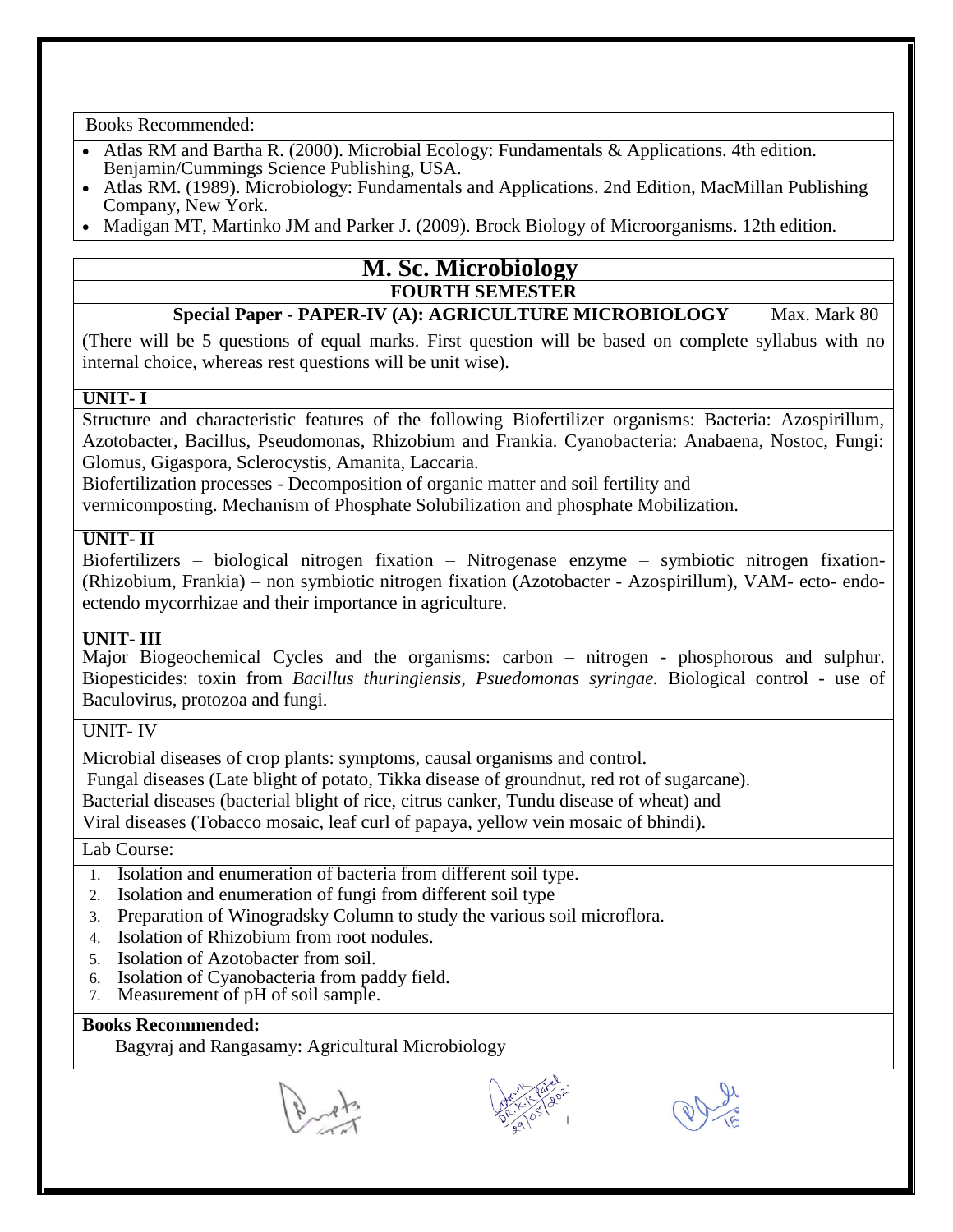# **M. Sc. Microbiology FOURTH SEMESTER**

# **Special Paper - PAPER-IV (B): INDUSTRIAL MICROBIOLOGY** Max. Mark 80

(There will be 5 questions of equal marks. First question will be based on complete syllabus with no internal choice, whereas rest questions will be unit wise).

# **UNIT- I**

Introduction to industrial microbiology

Brief history and developments in industrial microbiology Fermentation processes

Solid-state and liquid-state (stationary and submerged) fermentations; Batch, fedbatch and continuous fermentations

# **UNIT- II**

Bioreactors/fermenters

Components of a typical bioreactor, types of bioreactors-Laboratory, pilot- scale and production fermenters; constantly stirred tank fermenter, tower fermenter, fixed bed and fluidized bed bioreactors and air-lift fermenter.

# **UNIT- III**

Control parameters, industrially important strains, media ingredients Measurement and control of fermentation parameters

Control and monitoring of different parameters in a bioreactor; pH, temperature, dissolved oxygen, foaming and aeration

Isolation of industrially important microbial strains

Primary and secondary screening, strain development, preservation and maintenance of industrial strains Media and ingredients for industrial fermentations

Crude and synthetic media; molasses, corn-steep liquor, sulphite waste liquor, whey and yeast extract.

# **UNIT- IV**

Down-stream Processing

Filtration, centrifugation, cell disruption, solvent extraction, precipitation and ultrafiltration, lyophilization, spray drying

# **Lab Course:**

1. Microbial fermentations for the production and estimation (qualitative and quantitative) of:

(a) Enzyme: Amylase

(b) Amino acid: Glutamic acid

(c) Organic acid: Citric acid

(d) Alcohol: Ethanol

(e) Antibiotic: Penicillin

2. A visit to any educational institute/ industry to see an industrial fermenter, and other downstream processing operations.

- Casida LE. (1991). Industrial Microbiology. 1st edition. Wiley Eastern Limited.
- Crueger W and Crueger A. (2000). Biotechnology: A textbook of Industrial Microbiology. 2nd edition. Panima Publishing Co. New Delhi.
- Patel AH. (1996). Industrial Microbiology. 1st edition, Macmillan India Limited.
- Stanbury PF, Whitaker A and Hall SJ. (2006). Principles of Fermentation Technology. 2nd edition, Elsevier Science Ltd.